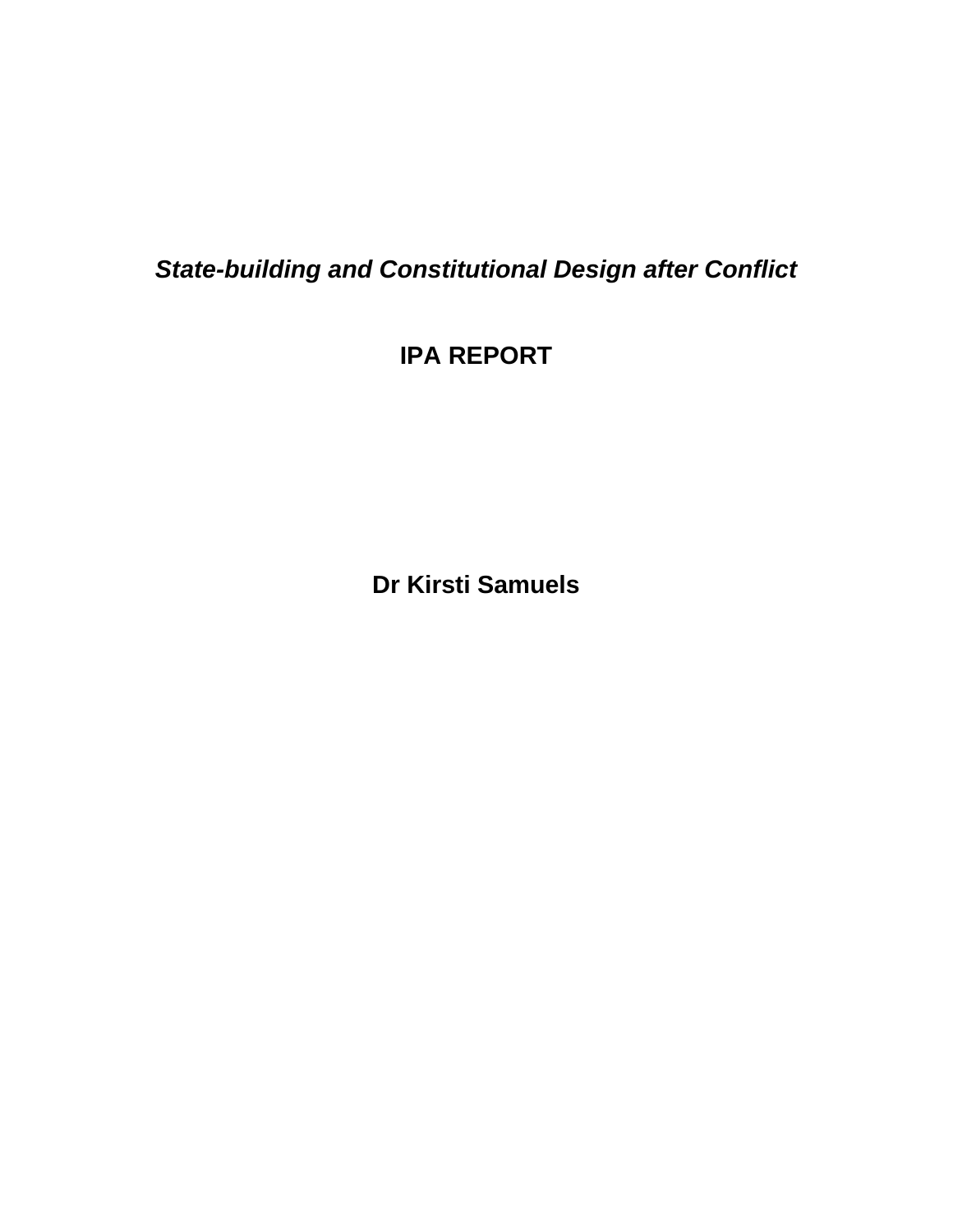**June 2006**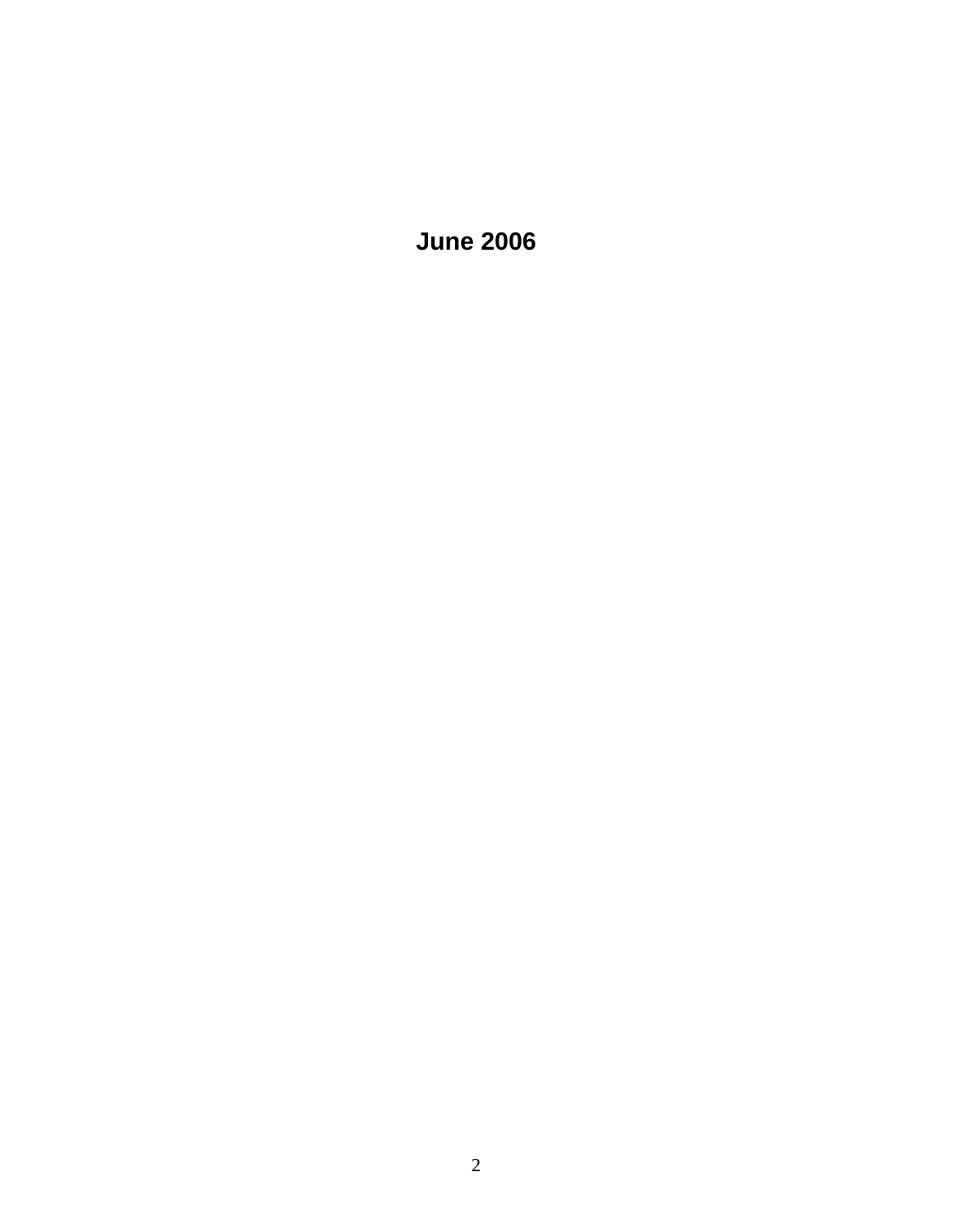This paper is the culmination of a research project focusing on the design of constitutions after conflict undertaken as part of the International Peace Academy's State-building Program, which examines the legitimacy and effectiveness of international attempts to institutionalize states after conflict. Funding for this project has been provided by the Government of Germany, with additional support from the donors to the State-building Program: the Carnegie Corporation of New York, the John D. and Catherine T. MacArthur Foundation, and the Government of Canada.

The paper is based on a series of case studies presented at an expert meeting held in 2005, entitled "Governance and Power After Conflict: The Consequences of Governance Choices in Post-Conflict Constitutions." All case studies are available for download at the links noted below on IPA's website.

The author wishes to express sincere thanks to Vanessa Hawkins who was the program assistant for the research project and whose assistance in editing drafts of this report was invaluable.

The author wishes to thank Professors Yash Ghai and Jill Cottrell, who acted as expert advisers throughout this project, and to all colleagues who provided comments on earlier drafts.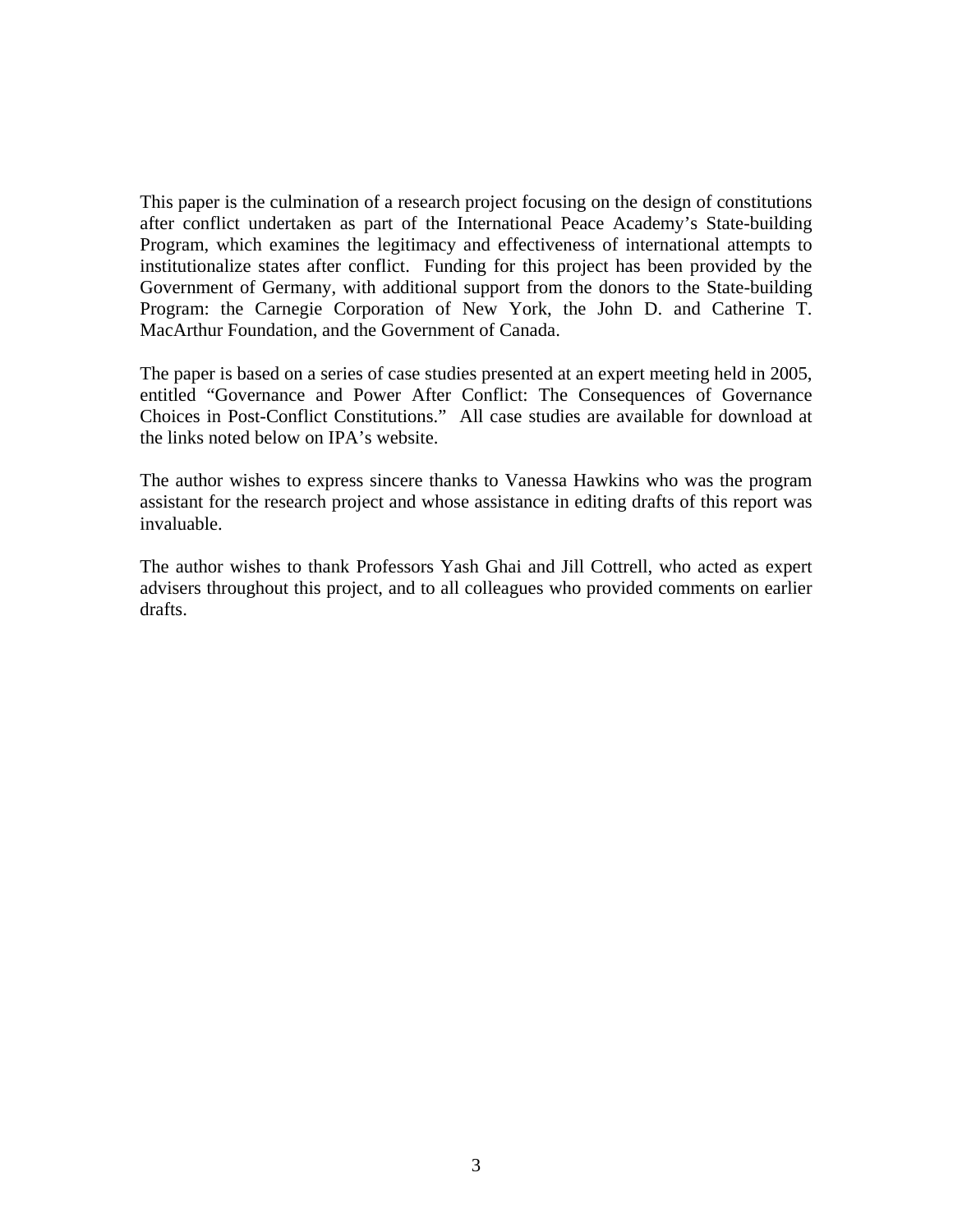# **State-building and Constitutional Design after Conflict**

## **Table of Contents**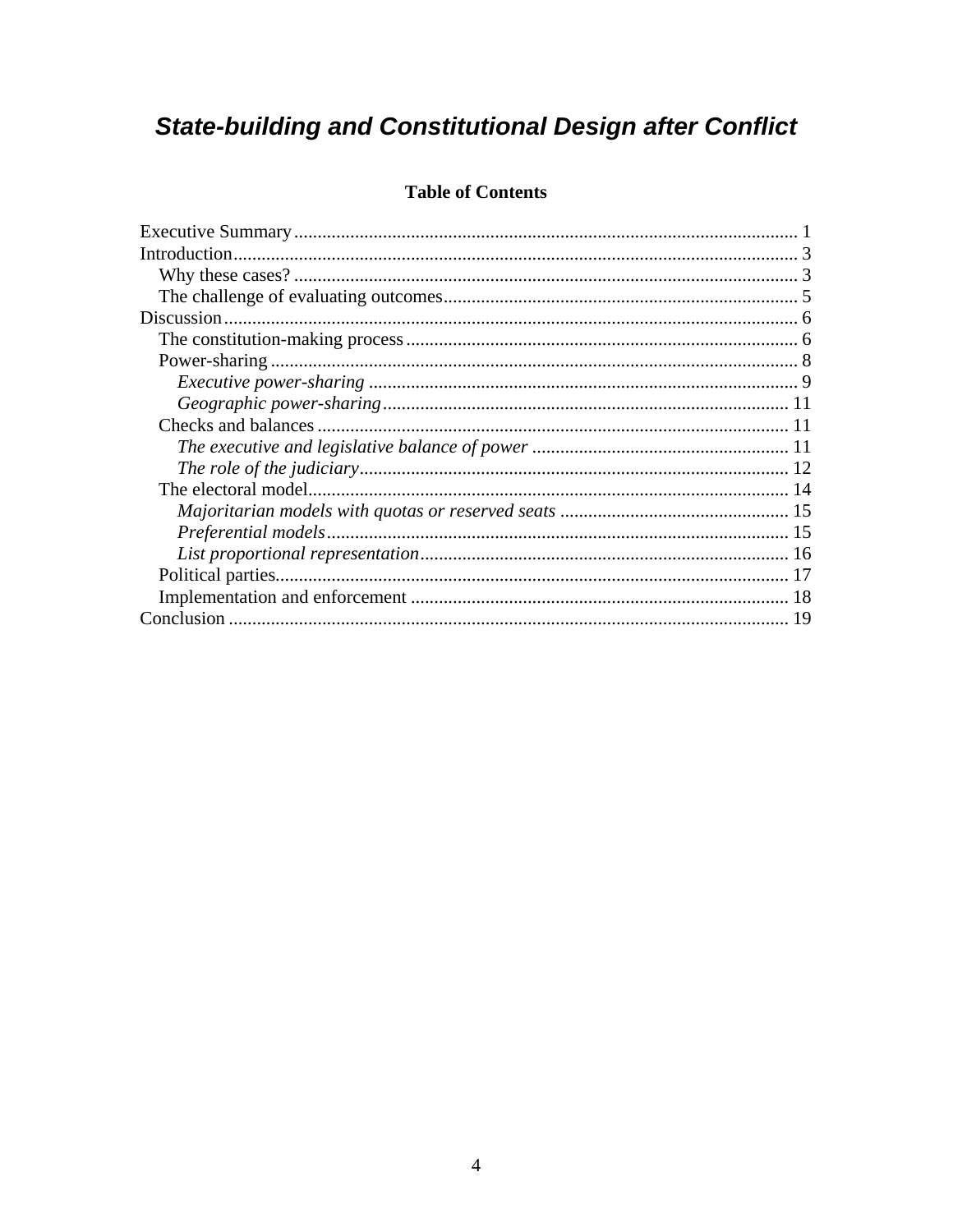## <span id="page-4-0"></span>**Executive Summary**

This paper examines the strengths and weaknesses of constitutional choices made after conflict, drawing upon comparative studies of six constitutions and peace agreements. The paper attempts to synthesize the practical lessons drawn from the cases, with a focus on (i) the constitution-making process; (ii) the extent of reliance on executive and geographical power-sharing; (iii) the viability of checks and balances; (iv) the electoral model; (v) the role of political parties in the transition; and (vi) issues of implementation.

Although every case is specific, such efforts face comparable obstacles, and many recent post-conflict constitutions bear remarkable similarities. Constitutional realism requires an understanding of why different choices have been made in different situations, how these choices have been implemented, and to what effect, and whether or not any of these lessons are transferable to future cases.

While participatory and inclusive processes are championed in post-conflict contexts, they can present a threat to ruling elites. Constitution makers must find a way to reconcile the need to tie in powerful elites with the demand for a consultative process that fosters political dialogue and empowers the people. This may be best accomplished through an opportunistic approach that achieves results though incremental and iterative processes over a long period of time.

Formal executive power-sharing arrangements both reflect and reinforce a fragile peace where the parties are not reconciled and governments remain vulnerable to collapse. Not surprisingly, power-sharing governments have been repeatedly immobilized by the clauses intended to ensure moderation and consensus, and such arrangements have served to entrench the divisions that fueled the conflict, rather than ameliorate them. In contrast to executive power-sharing, decentralization or federal power-sharing requires less constant negotiation and compromises between parties coming out of conflict and is an option that should be explored.

In established democracies, the legislature serves as a primary check on the power of the executive. However, in post-conflict environments, legislatures are consistently weak and ineffective. This appears to be true regardless of whether a presidential or parliamentary system is adopted. International assistance should be channeled towards ensuring that presidential term limits are enforced and strengthening the legislature to serve as a more effective check on executive power.

Using electoral design in an attempt to engineer certain outcomes, such as moderation or intra-ethnic compromise, is not a straightforward proposition. The results of such attempts are hard to predict, and in some cases may serve the opposite effect to that intended by perversely funneling votes to the radical parties. Sophisticated electoral models may be too complicated for politicians and electorate alike, despite the enthusiasm of some scholars.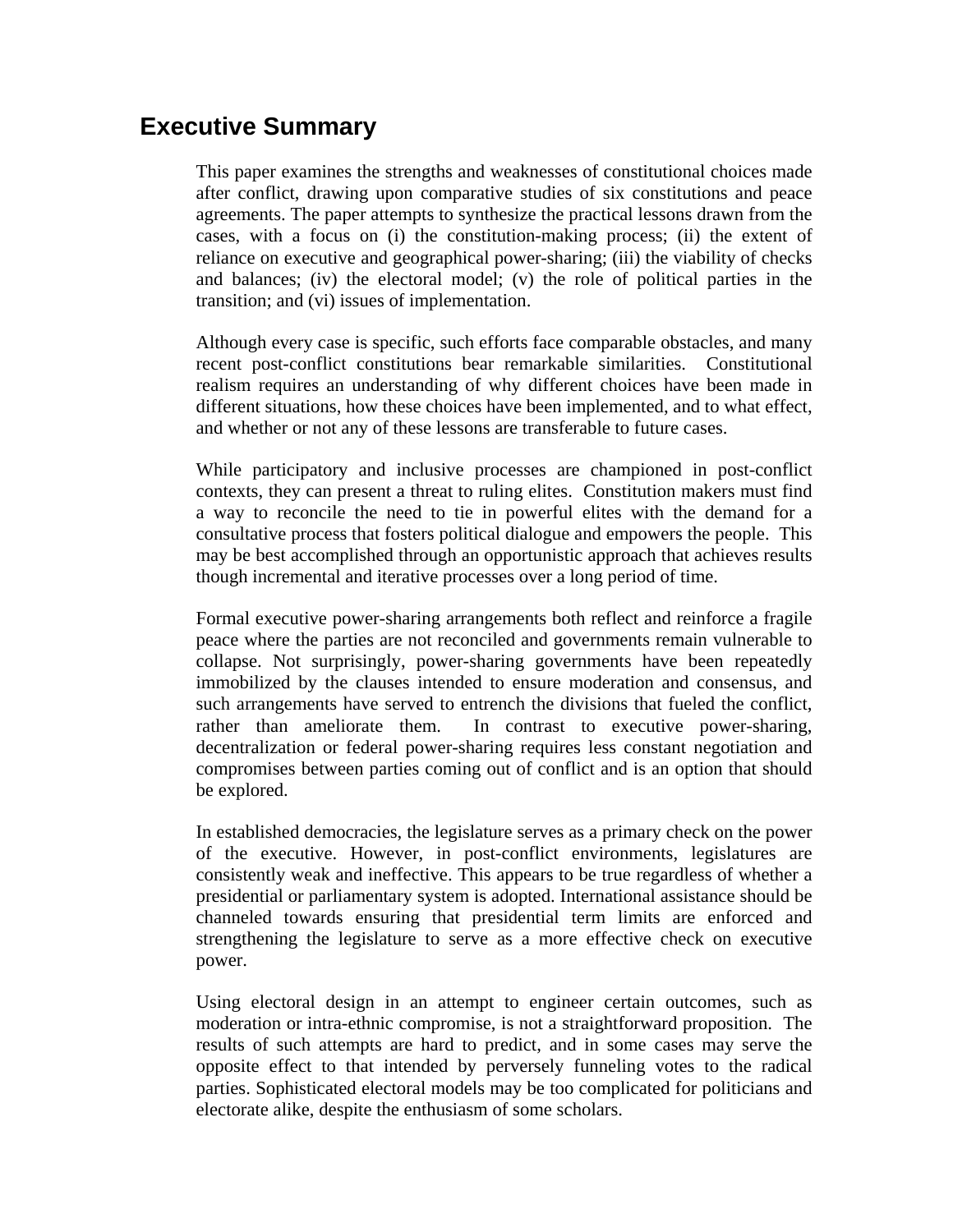The role of political parties in post-conflict democratic transitions is complex. While the support of parties is essential, such parties may be no more than thinly disguised incarnations of the armed groups that waged the conflict, and can play a damaging and divisive role. National liberation movements, in particular, have found it difficult to transform themselves into political parties since they usually lack electoral competition. The role of leadership is hugely important in dictating the behavior of political parties, and political will generally trumps formal provisions contained in the constitution.

Even the most carefully negotiated and nuanced agreements will be rendered moot if they are not implemented or enforced. Failure to implement is a fundamental difficulty undermining the impact of post-conflict constitutions and peace agreements; but it is also a reflection of the value placed on such agreements. Explicit enforcement and implementation provisions can be included in the constitution, but if the political will to implement does not exist, formal implementation provisions are irrelevant.

The cases explored in this study illustrate the complexity of constitutional design in post-conflict settings and the wide variety of factors affecting the outcome of constitution building processes. In many cases, the governance and electoral structures adopted to manage division and violent conflict had at best unpredictable, and at worst negative, consequences, even serving to entrench and radicalize group divisions. Above all, the case studies demonstrate the primacy of politics, and the difficulty in attempting to engineer specific outcomes through constitutional design.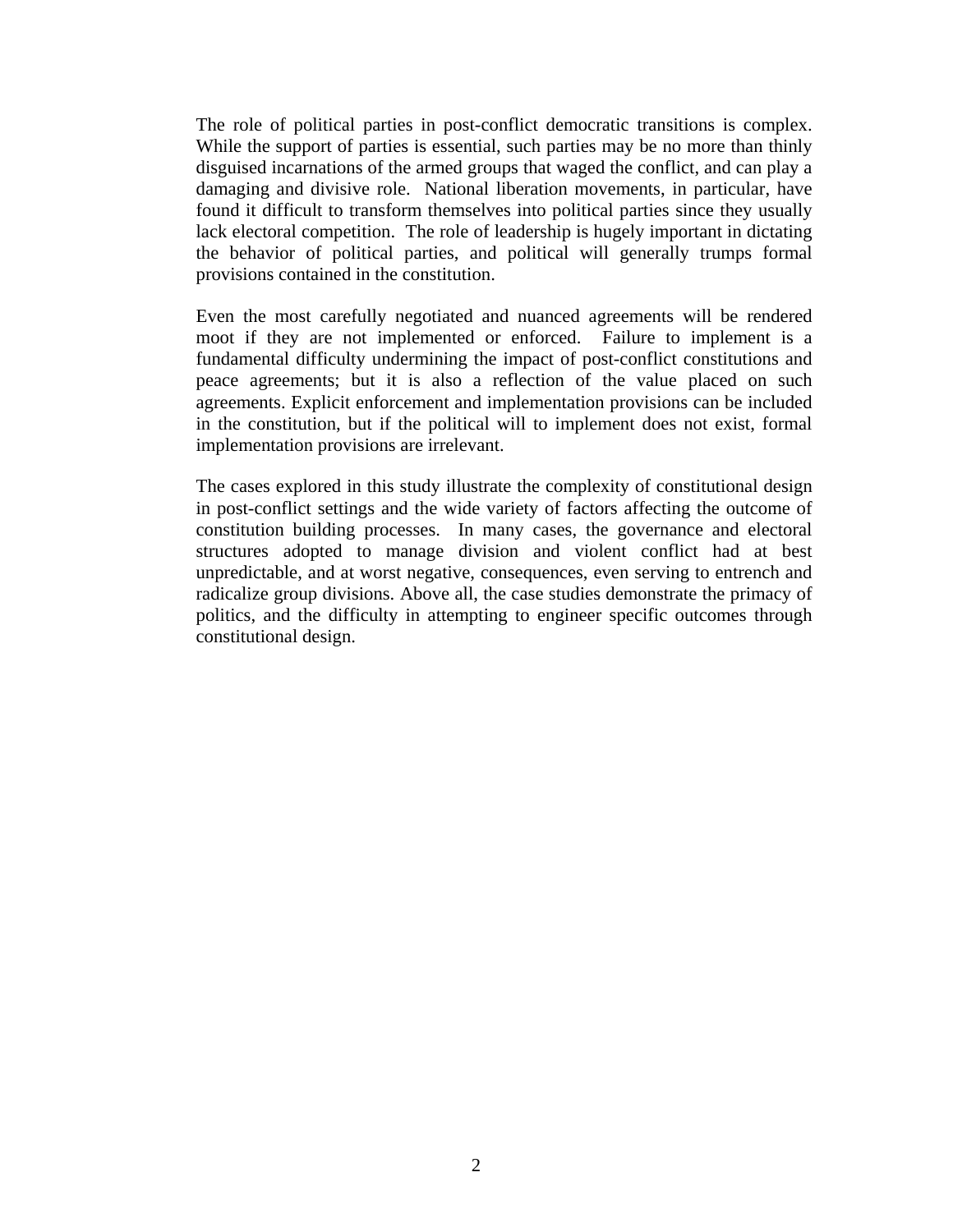## <span id="page-6-0"></span>**Introduction**

Recent experiences in Iraq and Afghanistan have stimulated a rising awareness among scholars and policymakers of the importance of post-conflict constitution-making. Such processes represent moments of great opportunity, the outcomes of which can have significant and lasting impacts on the peace and stability of a state and the sustainability and quality of its democracy. Yet the difficulty of these enterprises cannot be exaggerated. Constitutional negotiations in deeply divided or post-conflict societies must often navigate profound ethnic or sectarian divisions while attempting to overcome a history of violence. Once adopted, the enforcement of the constitution may be hampered by weak democratic traditions, damaged or nonexistent government institutions, an inexperienced or corrupt public service, and a weak rule of law tradition and civil society.

These processes are made even more difficult by an increasing tendency to conflate constitutional negotiations and peace processes. In many instances, negotiations over governance provisions—historically the substance of constitutions—now form the core of peace agreements. Such compromises between warring factions over resources and power, which may be necessary in the short term to end violent conflict, can undermine later attempts at democratic reform and jeopardize the long term stability of the state. Informed choices are particularly vital in these contexts where peace is fragile, populations are sharply divided, leaders tend to be inexperienced in governance, and traditional checks and balances are likely to be very weak.

This paper examines the strengths and weaknesses of constitutional choices made after conflict, drawing upon comparative studies of six constitutions and peace agreements: Bosnia-Herzegovina, Fiji, Lebanon, Northern Ireland, South Africa, and Uganda.<sup>[1](#page-6-1)</sup> Rather than describing each case in turn, the paper attempts to synthesize the practical lessons drawn from the cases.

## *Why these cases?*

1

In policy and academic circles, the choice of democratic governance frameworks in highly divided societies has been theorized as a choice between, or combination of, *consociational* and *integrative* models of governance.<sup>2</sup> Consociational models involve power sharing between autonomous groups, wherea[s](#page-6-2) integrative governance aims to transcend group differences by encouraging groups to cooperate around common political goals. Consociational models are a form of consensus democracy which require that the major sub-groups of the society (usually defined along ethnic, sectarian or communitarian

<span id="page-6-1"></span><sup>&</sup>lt;sup>1</sup> IPA asked leading experts with experience with constitutional choices in conflict contexts to produce these six case studies (Bosnia-Herzegovina: Sumantra Bose; Fiji: Yash Ghai and Jill Cottrell; Lebanon: Paul Salem; Northern Ireland: Adrian Guelke; South Africa: Paul Graham; Uganda: Miria Matembe). Unless otherwise noted, all references to these cases will draw upon their papers, available for download [on](http://on/) IPA's website at the URL's noted on p. 4-5.

<span id="page-6-2"></span><sup>2</sup> See Arend Lijphart, *Democracy in Plural Societies: A Comparative Exploration* (New Haven and London: Yale University Press, 1977) and Donald Horowitz, *Ethnic Groups in Conflict* (Berkeley: University of California Press, 1985).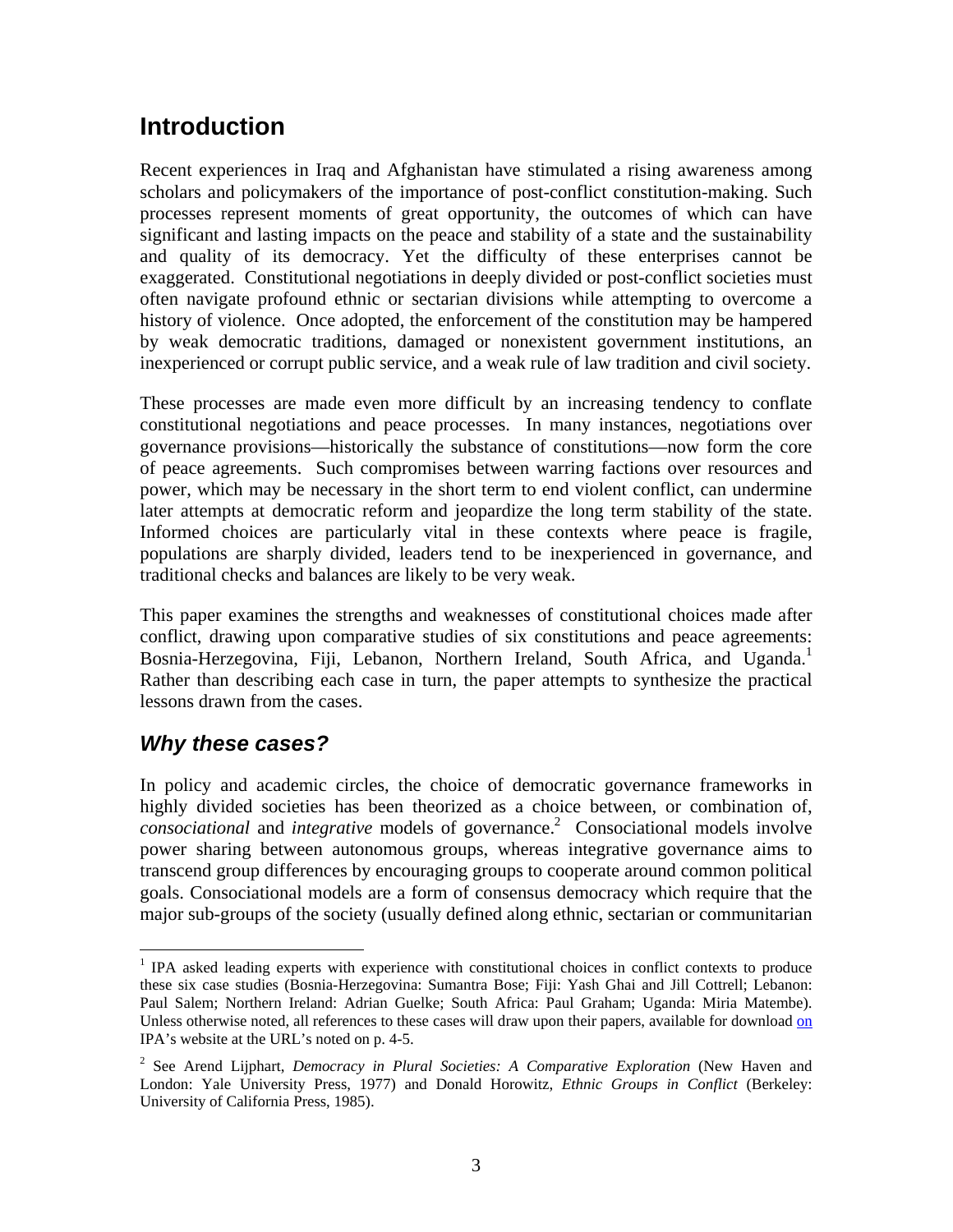lines) rule the state jointly, making decisions through some form of consensus mechanism. Integrative power sharing models will tend to rely on non-ethnically based decentralization and an electoral system structured to encourage multi-ethnic coalitions within the political system.

Half of the cases selected for this study can be considered predominantly consociational (Northern Ireland, Lebanon, Bosnia-Herzegovina), whereas the other half have adopted more integrative features (Uganda, Fiji, South Africa). Most, however, represent a combination of both consociational and integrative aspects—perhaps reflecting increasing recognition that "pure" models are rarely successful when applied to realworld cases. The constitutional frameworks investigated were all adopted following violent conflict or in an atmosphere where conflict was ongoing. They have been in place for eight to sixteen years, which in some instances only represents two election cycles. While it may be premature to evaluate long term success, sufficient time has elapsed from the adoption of the constitution or peace agreement to allow for a realistic evaluation of medium-term outcomes. Despite these parallels, the cases are dissimilar in terms of regional diversity, range of models adopted, and varying roles of international actors in the constitutional process, as is evident in the brief descriptions that follow:

**Bosnia-Herzegovina**: The General Framework Agreement for Peace in Bosnia and Herzegovina, negotiated on a US air force base in Dayton, Ohio, formally ended the bloody 1992-1995 war in the former Yugoslavia. Serving as both peace agreement and constitution, the 1995 Dayton agreement preserved the Bosnian state by creating a consociational confederation of two radically autonomous 'Entities' and three peoples, with a complicated system of power-sharing structures to be overseen by an international governor with wide-ranging authority. Sumantra Bose's case study on Bosnia examines the implementation and outcomes of this agreement ten years after its adoption. [www.ipacademy.org/PDF\\_Reports/Bosnia.pdf](http://www.ipacademy.org/PDF_Reports/Bosnia.pdf)

**Fiji**: In 1997, Fiji adopted its third constitution, reversing discriminatory provisions contained in the post-coup constitution of 1990. Yash Ghai and Jill Cottrell's case study examines the impact of sophisticated provisions in the 1997 constitution aiming to reduce tensions between ethnic Fijians and Indo-Fijians, particularly in the aftermath of the subsequent coup in 2000. [www.ipacademy.org/PDF\\_Reports/Fiji.pdf](http://www.ipacademy.org/PDF_Reports/Fiji.pdf)

**Lebanon**: The 1989 Taif Agreement marked the beginning of the end of the 15year civil war in Lebanon. While calling for the abolition of political sectarianism, the agreement formalized previously unwritten intercommunal power-sharing arrangements and also attempted to restructure the political system in Lebanon by transferring power away from the historically overrepresented Maronite Christian minority. Paul Salem's case study examines the Lebanese system, which is still based on quotas, coalitions, and consociational government sixteen years after Taif. [www.ipacademy.org/PDF\\_Reports/Lebanon.pdf](http://www.ipacademy.org/PDF_Reports/Lebanon.pdf)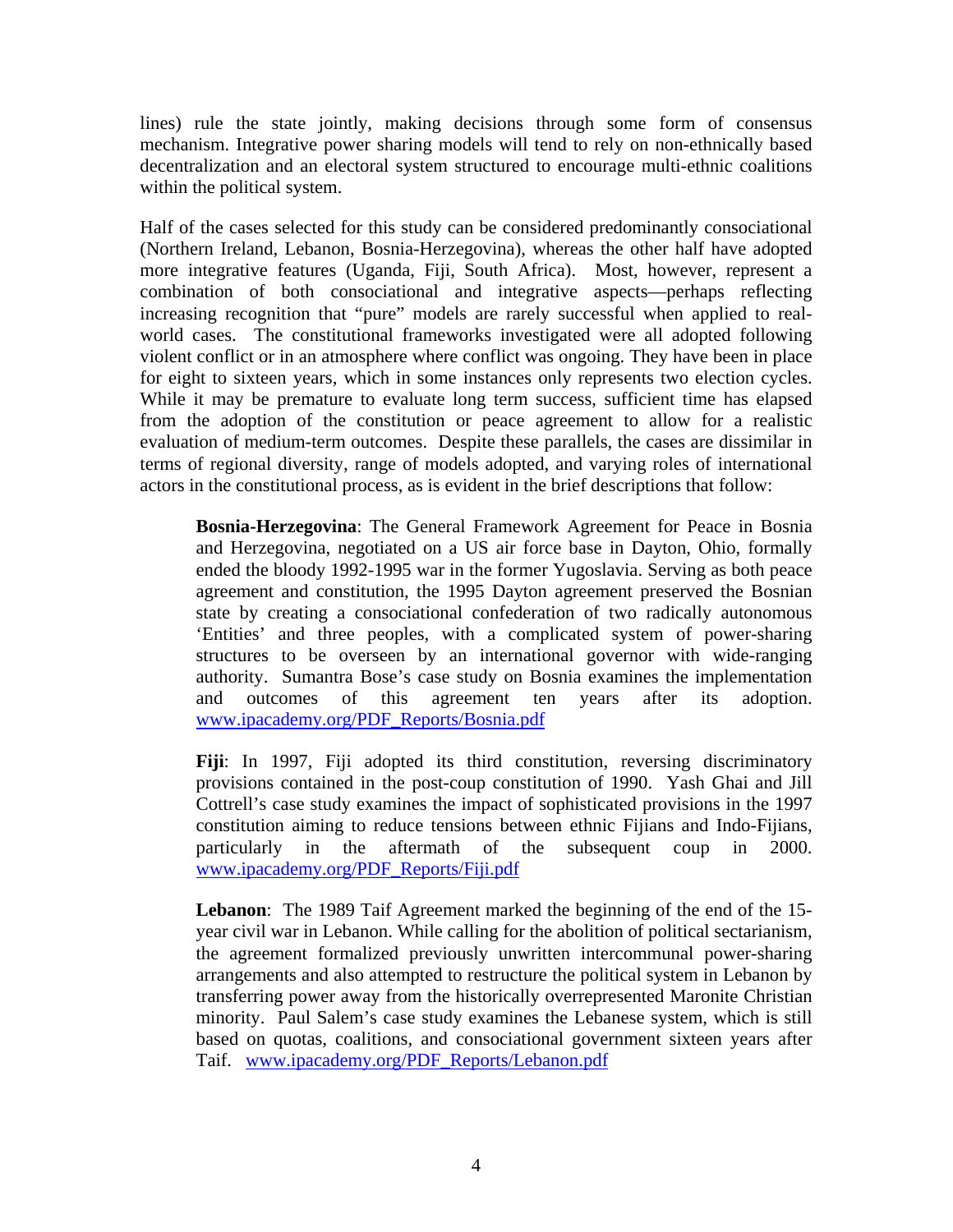<span id="page-8-0"></span>**Northern Ireland:** The Good Friday Agreement of 1998 represented a turning point in the Northern Ireland peace process. Providing for devolved government and an inclusive power-sharing executive, as well as targets for paramilitary decommissioning, polls on Irish reunification, and parity of esteem for the two communities in Northern Ireland, the agreement enjoyed broad popular support among Catholics and Protestants. Yet continued disputes between unionist and nationalist parties have hindered its implementation and the province remains under direct rule from Westminster. Adrian Guelke's case study examines the politics of implementing devolved government in Northern Ireland. [www.ipacademy.org/PDF\\_Reports/NIreland.pdf](http://www.ipacademy.org/PDF_Reports/NIreland.pdf)

**South Africa**: South Africa's post-apartheid constitutional process that culminated in the 1996 constitution has been used as a template for other constitutional negotiations in divided societies. Eschewing formal power-sharing arrangements and quotas, and instead relying on broad participation, inclusion of all parties in an interim national unity government, and sunset clauses with predetermined expiration dates, the South African model is universally hailed as one of the world's most progressive and successful post-conflict constitutions. Paul Graham's case study examines the process and its implementation under ANC rule. [www.ipacademy.org/PDF\\_Reports/SAfrica.pdf](http://www.ipacademy.org/PDF_Reports/SAfrica.pdf)

**Uganda**: Uganda's 1995 constitution was the culmination of a ten-year national process launched after Yoweri Museveni's rise to power in 1986. Miria Matembe's study examines the highly participatory Ugandan process, the impact of controversial provisions such as the no-party "Movement" system, and constitutional implementation and enforcement under two decades of Museveni's rule. [www.ipacademy.org/PDF\\_Reports/Uganda.pdf](http://www.ipacademy.org/PDF_Reports/Uganda.pdf)

## *The challenge of evaluating outcomes*

There has been limited research on the impact of constitutional design in conflict contexts, perhaps because such outcomes are so difficult to measure. It is difficult to establish causality between choices made during constitutional negotiations, and the strength and sustainability of the regimes that emerge from such transitions. The practical outcome of any constitution always involves a complex interaction between formal and informal institutions and processes and a unique historical and cultural environment. There are two sides to the constitution-making process: the choices made while drafting a constitution; and the implementation of that constitution. Both are affected by contextual factors and political considerations; but the reasons why certain choices are made may be different from the political constraints affecting implementation. Political frameworks in post-conflict states are therefore simultaneously reflected in, and guided by, the constitution.

Some believe that each case is *sui generis*, that solutions and institutions are not transferable, and that most constitutional choices are preordained by political constraints. Indeed, each situation is highly specific and many factors may impact the choice of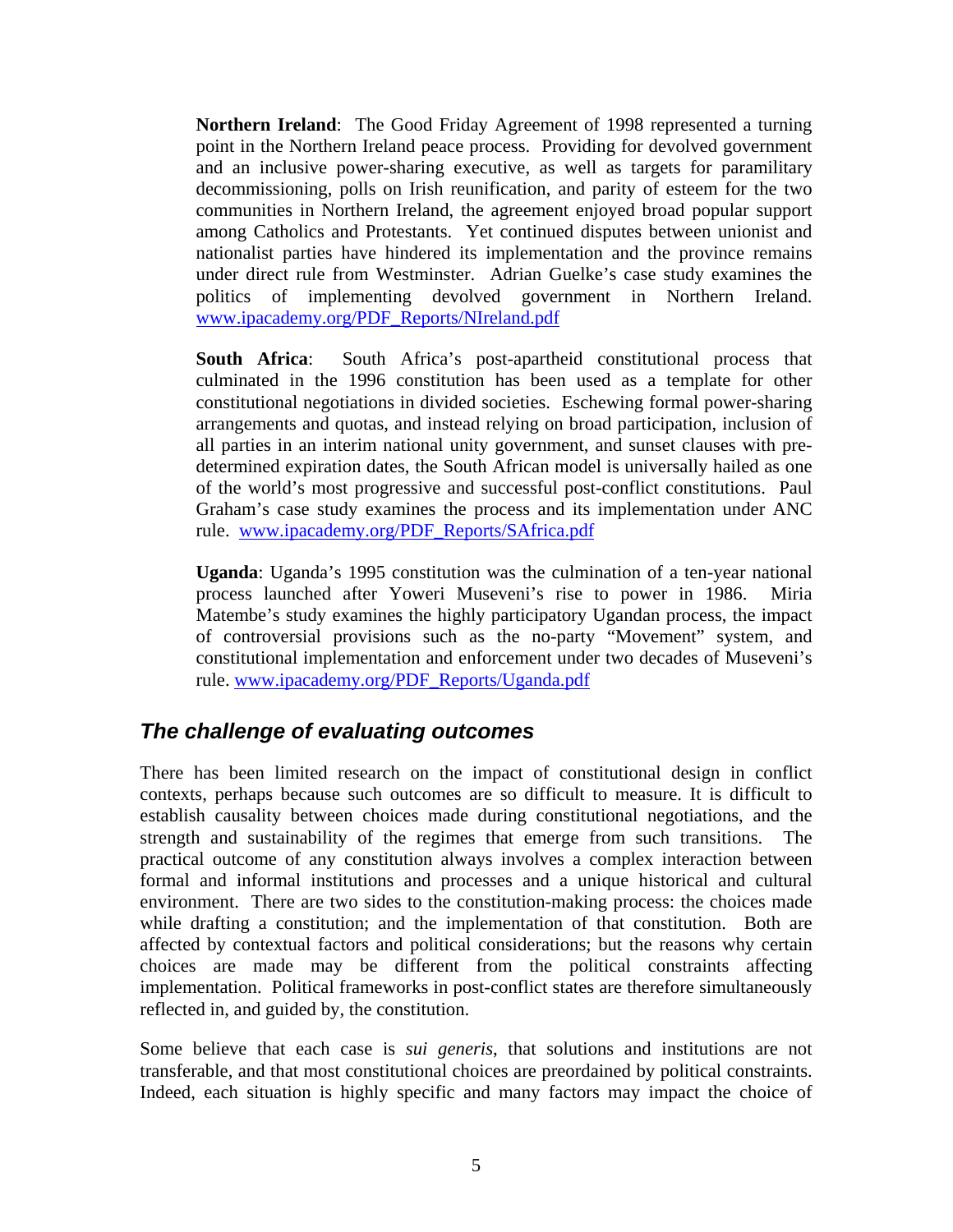<span id="page-9-0"></span>governance frameworks. Yet although the specific character of the problems might differ, such efforts essentially face comparable obstacles, and many recent post-conflict constitutions bear remarkable similarities. This can be explained in part by the reliance on previous constitutions as models and the participation of the same expert advisors in different cases. Some of these choices have also resulted from poorly-understood attempts to graft the successes of one case onto the challenges of another.<sup>[3](#page-9-1)</sup> Constitutionmakers must approach their task with realism, which means understanding why different choices have been made in different situations, how these choices have been implemented, and to what effect, and whether or not any of these lessons are transferable to future cases.

This paper is not a comprehensive analysis of every choice facing constitution-makers; rather, it selects certain elements that have been the subject of intense debate in recent political transitions and that constitutions often seek to address. In doing so, it focuses on the following elements: (i) the constitution-making process; (ii) the extent of reliance on executive and geographical power-sharing; (iii) the viability of checks and balances; (iv) the electoral model; (v) the role of political parties in the transition; and (vi) issues of implementation.

## **Discussion**

## *The constitution-making process*

Does the process by which constitutions are made affect the results? There is no one model for a "successful" process—the choice of process and the impact that it may have will vary depending on the political, historical, and regional context of each case. Much attention is given to public participation, but there are other elements to constitutional processes that go beyond the immediate question of participation. Each of the cases considered faced similar dilemmas in constructing constitutional negotiations.

*Public participation versus elite incentives.* Constitution makers must find a way to reconcile the opposing requirements of creating incentives to tie in powerful elites with the demand for a consultative process that fosters political dialogue and empowers the people. Many consider participatory processes to be essential for  $\frac{1}{2}$  constitutional success,<sup>4</sup> although the evidence to support such claims remains elusive: a recent study of 194 post-conflict constitutions found that differences in the degree of participation in the drafting of constitutions had no major effect on post-ratification levels of violence in some parts of the world, but did make a difference in others.<sup>5</sup> Advocates for participation emphasize that the people in post-conflict states have

<span id="page-9-1"></span><sup>&</sup>lt;u>.</u> <sup>3</sup> For instance, many nations have relied on the South African constitution for inspiration, often with little understanding of how or why those options played out as they did in South Africa.

<span id="page-9-2"></span><sup>&</sup>lt;sup>4</sup> Jamal Benomar, Kirsti Samuels & Yoonie Kim, "Constitution Making and Peacebuilding: Lessons Learned From UN Constitution-Making Experience: East Timor, Afghanistan" UNDP Roundtable Report (December 2005).

<span id="page-9-3"></span> $\hat{S}$  Jennifer Widner, "Constitution Writing and Conflict Resolution," UNU-WIDER Research Paper No. 2005/51, August 2005, available at [http://www.wider.unu.edu/publications/rps/rps2005/rp2005-51.pdf.](http://www.wider.unu.edu/publications/rps/rps2005/rp2005-51.pdf)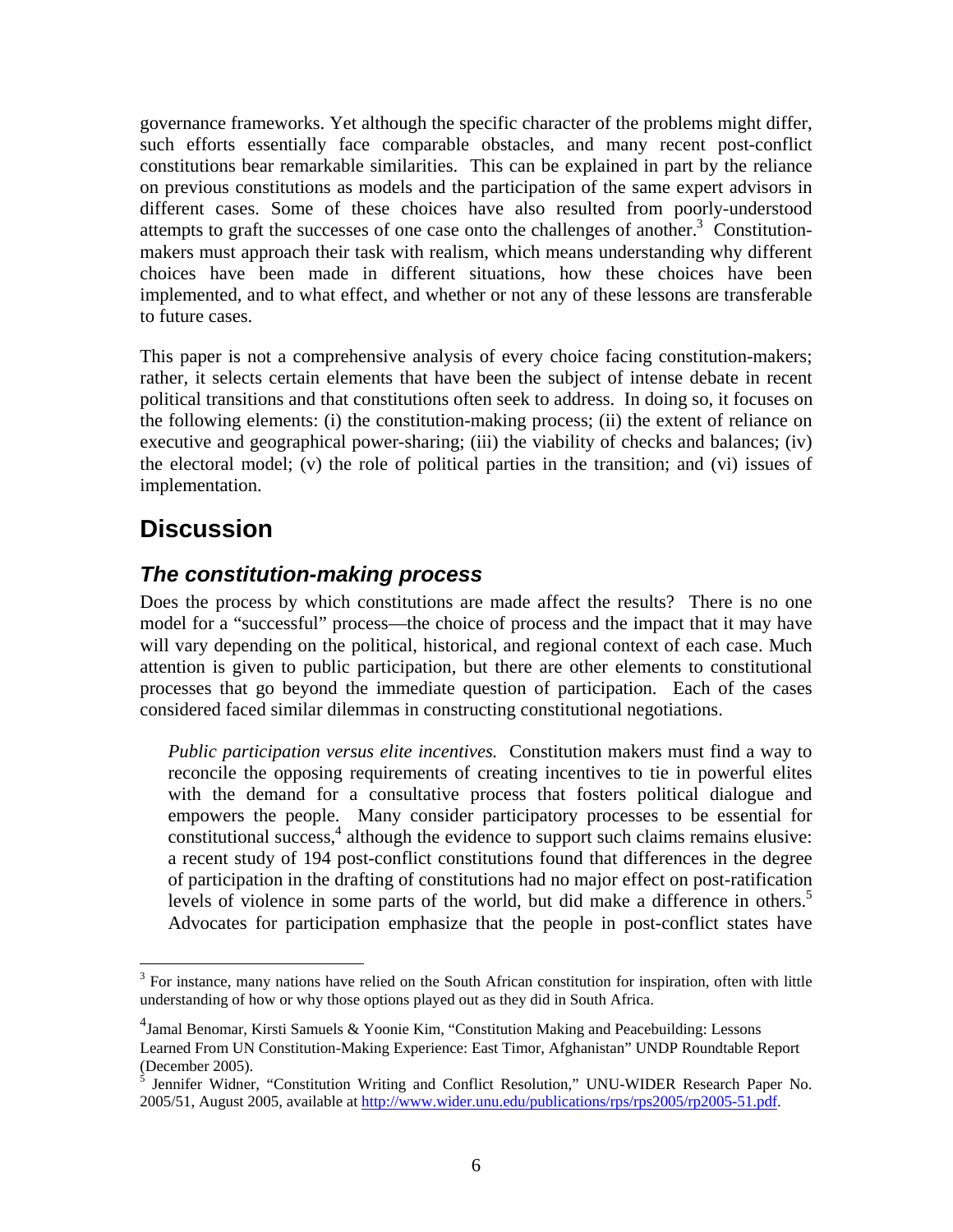frequently suffered under years of traumatic and repressive regimes, or violent conflicts which were rooted in exclusion. As Hart points out, "[W]here conflict is essentially over governance by, and respect for, a diversity of people and peoples, those people and peoples must be heard in the process of constitution making."<sup>[6](#page-10-0)</sup> A participatory process, while not necessarily determinative of success in implementing the constitution, can benefit the political transition in other important ways: by signaling a break with the past; providing a forum for dialogue and national education; and setting a precedent and creating demand for ongoing public participation. However, while participatory and inclusive processes have often resulted in constitutions representing broader interests of the population, they have at the same time presented a threat to ruling elites who have often reacted by undermining the constitutional process.

*Local ownership versus international assistance*. The international community—be it the UN, bilateral donors, or neighboring states—plays a significant role in postconflict transitions. Despite their rhetoric, international actors are not disinterested third parties, but are deeply involved as political players with a vested interest in the outcome of the constitutional process. This makes it difficult in some cases to assess whether the demand for constitutional change is internally or externally driven. In some instances, support provided to civil society in the hopes of fostering an endogenous process can be perceived as interference. As in any endeavor, the best intentions can have unintended impacts, sometimes even distorting the social environment and creating new elites that are not rooted in society. International actors often fail to realize that national actors are not a monolithic "people," but represent different interest groups and agendas. The challenge of converting these diverse interests into a coherent set of proposals is complicated enough without international actors bringing political pressure to bear on the outcome.

*Grand design versus incremental change*. Constitution-making is a serious matter: the constitutional process structures the interactions that will occur between various interest groups in ways that often endure long after the constitution is adopted. There is an unavoidable tension between the need for a speedy outcome to satisfy popular expectations or international demands, and the time needed to build consensus for an outcome which will prove enduring, which raises the whole question of interim mechanisms. It is important to keep a window open to the emergence of new issues and newly self-conscious or mobilized groups that the process itself may foster. An opportunistic approach that achieves results though an incremental or staged process, over a longer period of time may be a good option, and can be especially useful in separating peace negotiations from constitutional processes. There have been several cases, South Africa chief among them, which made good use of interim constitutional structures in a phased process. Perhaps inspired by this model, the Bonn process for Afghanistan envisioned a similar phased process that gradually widened participation

1

<span id="page-10-0"></span><sup>6</sup> Vivien Hart, "Constitution-making and the Transformation of Conflict," *Peace and Change* 26, 2001, p. 160.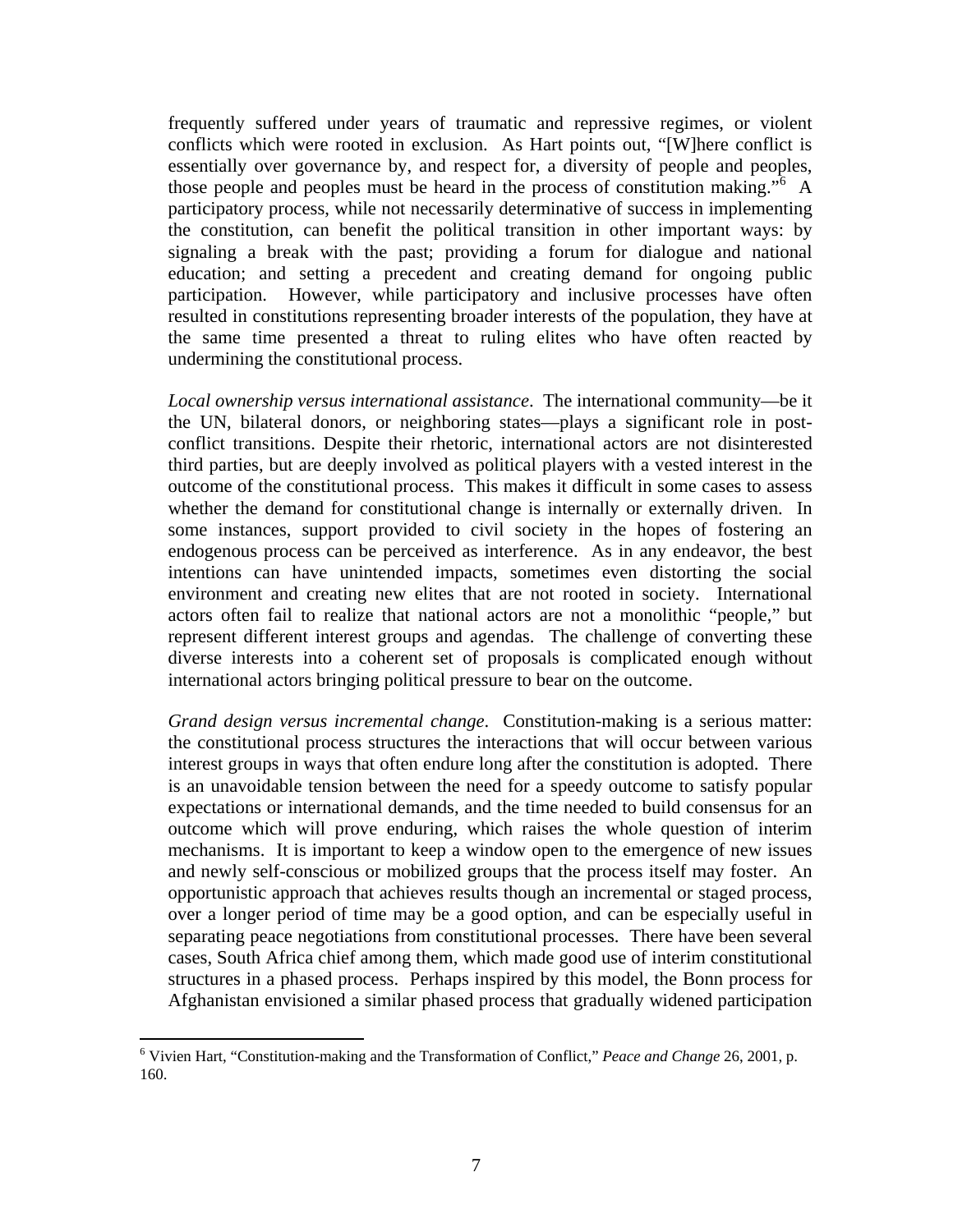<span id="page-11-0"></span>with each iteration. Of course, if a phased process is adopted, constitution makers must be careful not to enshrine institutions in interim agreements that could later prove counterproductive and hard to dissolve. South Africa's use of sunset clauses proved to be a successful approach to this dilemma.

*Rhetoric versus resources*. There is a need for an adequate infrastructure—including a secretariat and staff—to support the constitutional process. Participatory mechanisms require considerable time and personnel to plan and implement effectively, including sufficient time to analyze the results of consultations. Too often, agreements on constitutional processes lay out grand plans for participatory processes without securing the necessary resources to conduct those processes appropriately. The international community invests only a fraction of the time and money it spends on elections on supporting constitutional processes. Without a centralized body around which parties to the negotiations, civil society actors and representatives from the international community can organize, the constitutional process will be marred by a lack of transparency.

As illustrated in the cases, a participatory process can provide an opportunity for the democratic education of the population and begin a process of healing and reconciliation. The South African process prompted a national dialogue on the country's political future, allowing all sides to discuss plans and to reach a maximum level of consensus over the future of the country. Uganda undertook a highly participatory constitution making process that took place over five years, resulting in a constitution with high levels of public support that reduced the importance of ethnicity in the political environment. However, as will be discussed in the section on implementation, participatory processes do not protect the constitution against being later undermined: consider, for instance, Museveni's successful effort to remove presidential term limits in his bid for a third term in Uganda.

With the exception of South Africa and Uganda, the other cases adopted elite negotiated processes without widespread participation (though in the case of Bosnia-Herzegovina the constitution was more or less imposed by the international community). These constitutions all show signs of being weakened—for example, key provisions in the Taif agreement dismantling communal segregation were never implemented in Lebanon, and Northern Ireland's Good Friday Agreement institutions are currently dissolved—and those societies show little progress towards genuine reconciliation. It may be that nonparticipatory processes may result in constitutions that are more vulnerable to undermining, either by popular interests excluded from the bargaining process or by elites involved who are able to utilize excluded interests as drivers of protest. However, in Lebanon and Northern Ireland, failure of implementation has little to do with process: the problem in both cases is unwillingness by parties to actually abide by what they themselves negotiated.

## *Power-sharing*

In many cases, constitution-making takes place before the actual conflict is settled, and the constitution is then treated as part of the process of conflict resolution. In such cases,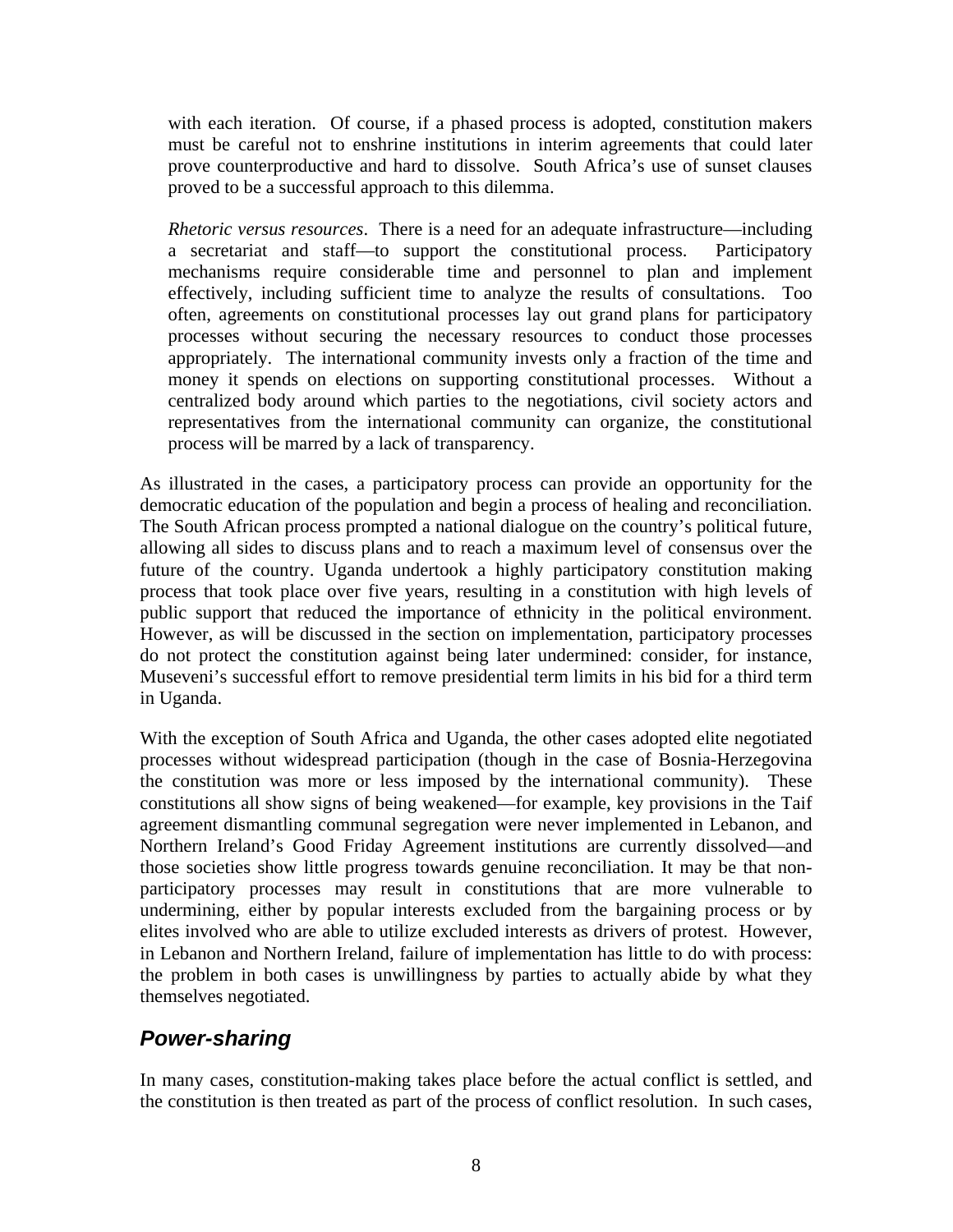<span id="page-12-0"></span>a power-sharing model is often the only option that will bring the parties to the table and stop the violence—in South Africa, for instance, interim power-sharing structures played an essential role in peace negotiations. However the same power-sharing provisions that have been commonly used in peace negotiations have different implications when formalized and made permanent in constitutions. To what extent do power-sharing models entrench initial positions and condition debate so that there is little margin for maneuver, paralyzing the political process?

#### *Executive power-sharing*

From a mediator's point of view, the consociational model is a measure of last resort, adopted when communities can only live 'back to back' without integration. And yet all of the cases under consideration adopted some element of executive power-sharing, if only on a temporary basis. In these cases, power-sharing did provide an alternative to violent conflict. However, implementation has been a key difficulty. Such agreements generally represent none of the parties' preferred outcome—in Bosnia-Herzegovina, for instance, many preferred partition. Moreover, there is a deep trust deficit. As Bose writes, there is a "deep sense of injury, betrayal and distrust that continues to dominate mutual perceptions and relations between the Bosnian communities in the post-war phase."

The cases highlight the fragility of a power-sharing government and the degree to which it is reliant on genuine commitment by the political leadership. Such governments are vulnerable to collapse when parties pull out or threaten to do so. Working through consensus requires substantial commitment and compromise, which is difficult to achieve in highly divided societies. Given these constraints, it is unsurprising that power-sharing governments have been repeatedly immobilized by the clauses intended to ensure moderation and consensus. In Lebanon, for instance, Paul Salem points out that "decision making is complex, slow and often paralyzed. Prime Ministers that come in with a clear agenda find themselves unable to form a cabinet fully responsive to them or to implement the policies they are proposing." In Fiji, lack of minority veto or other consociational provisions has meant that the failure to implement power-sharing provisions has not brought the government to a halt. Nevertheless, it has resulted in ongoing court battles and growing tension, and occasional violence between the ethnic Fijian and Indo-Fijian communities.

Power-sharing arrangements are often the result of agreements between elites over access to power and resources, not real attempts to resolve divisions between ethnic communities. In many cases, the formal organization of power along identity or ethnic lines seems to entrench the divisions that fueled the conflict, rather than ameliorate them, and divisions appear to become radicalized during the power-sharing phase. Moderate leaders that have agreed to participate in power-sharing arrangements are too often undermined by more extreme factions that decry compromises or conciliatory actions as 'selling out.'

These observations are illustrated by the experience of cases that adopted formal executive power-sharing arrangements along ethnic lines. Northern Ireland, Fiji and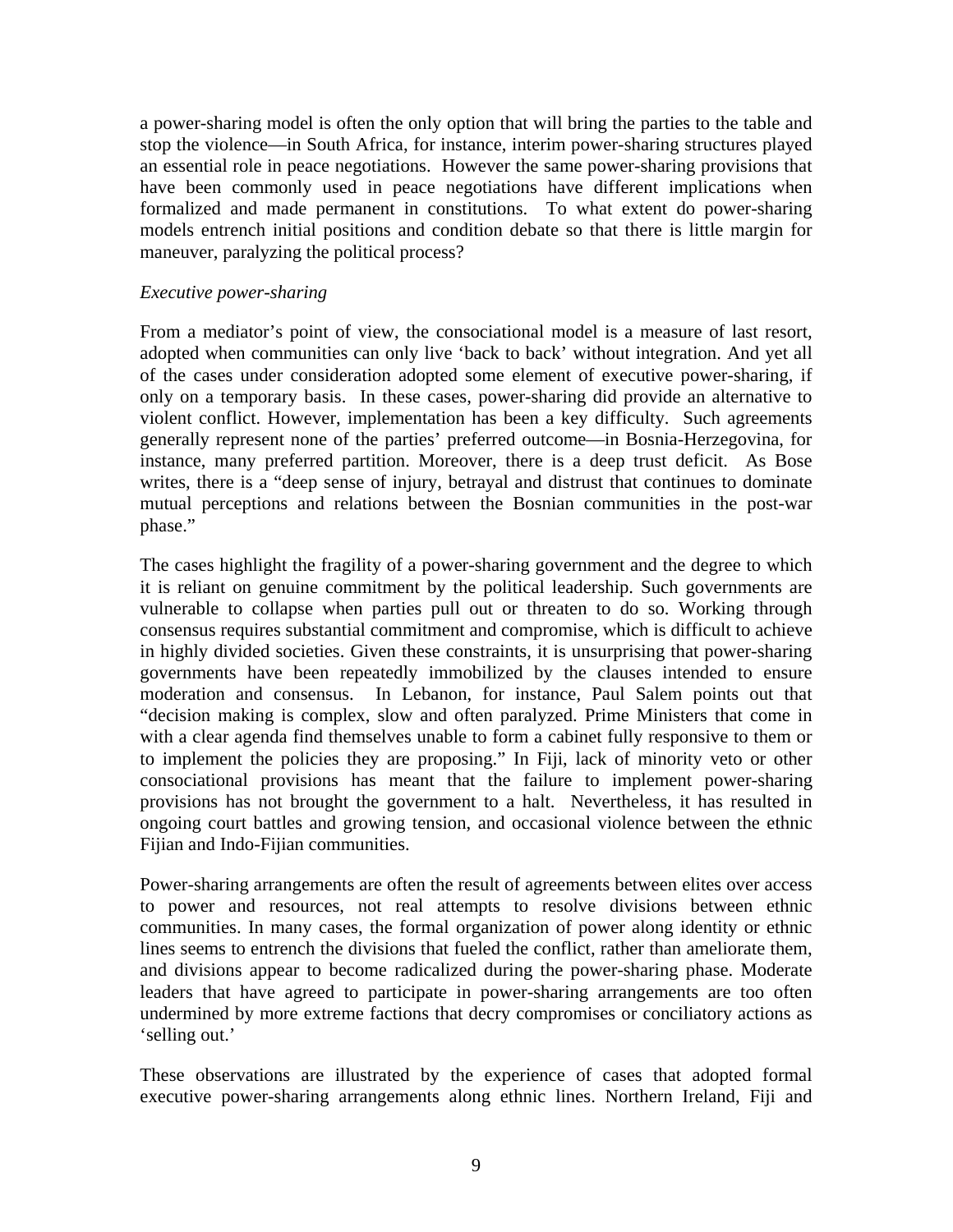Bosnia-Herzegovina have seen increased support for radical political parties over more moderate parties since the adoption of power-sharing structures. In Northern Ireland, support has increased for the more radical DUP and Sinn Fein since the Good Friday Agreement. This radicalization could be seen as a result of the failure of the powersharing government, although it seems more likely that this is an incremental trend. In Bosnia-Herzegovina, the only significant party with a cross national ideology is the Social Democratic Party, but even it has largely mono-ethnic Bosniac support. In Fiji, even though power-sharing is not formally ethnically based, elections have favored more radical nationalist and ethnically based parties. No new cross-ethnic parties have been created since implementation of the Fijian constitution, and those that previously existed have split into their constituent parts. Even in Lebanon, which has relied on powersharing along confessional lines for close to a hundred years, the Taif agreement was only partially implemented and the divisions remain as strong as ever.

South Africa and Uganda also adopted executive power-sharing arrangements, but with two key differences: the criterion was not ethnic, racial or sectarian, and inclusion was a voluntary decision by the dominant party. In South Africa, after the end of the formal power-sharing government during the transition, the ANC continued to run a powersharing government on a voluntary basis. Chief Buthelezi of the Inkatha Freedom Party has been a minister in the government since the transition, and while the National Party left the official power-sharing transitional government to stand in opposition in 1996, it rejoined the voluntary government of national unity in 2004 (until the party dissolved itself in April 2005). In Uganda, a unique no-party inclusive government model was adopted by President Museveni after the war. Although the system has become less accommodating to divergent views in recent times, for a decade or more it provided a relatively effective inclusive government.

In both South Africa and Uganda, these measures were voluntary choices; a demonstration of political will to foster rapprochement and reconciliation that simply did not exist in the other four cases. These voluntary power-sharing measures seem not to have entrenched or radicalized existing divisions; rather, they may have actually lessened the role of ethnicity in politics. The voluntary nature of these agreements reflects a commitment by the political leadership to an inclusive government of national unity, whereas a formal executive power-sharing agreement is generally seen by all parties as an uncomfortable compromise.

Overall, there is an urgent need for the development of new approaches to executive power-sharing. Formal executive power-sharing arrangements both reflect and reinforce a fragile peace where the parties are not reconciled and tensions remain below the surface. Power-sharing agreements are often susceptible to deadlock and collapse, require extensive international intervention and risk both entrenching and radicalizing underlying divisions. If power-sharing can be achieved on a voluntary basis, this seems to produce a more effective inclusive government, although the leadership required for such a model is rare. The willingness to enter into voluntary power-sharing arrangements seems to indicate the political will required for genuine reconciliation, but there are few ready alternatives when such commitment does not exist.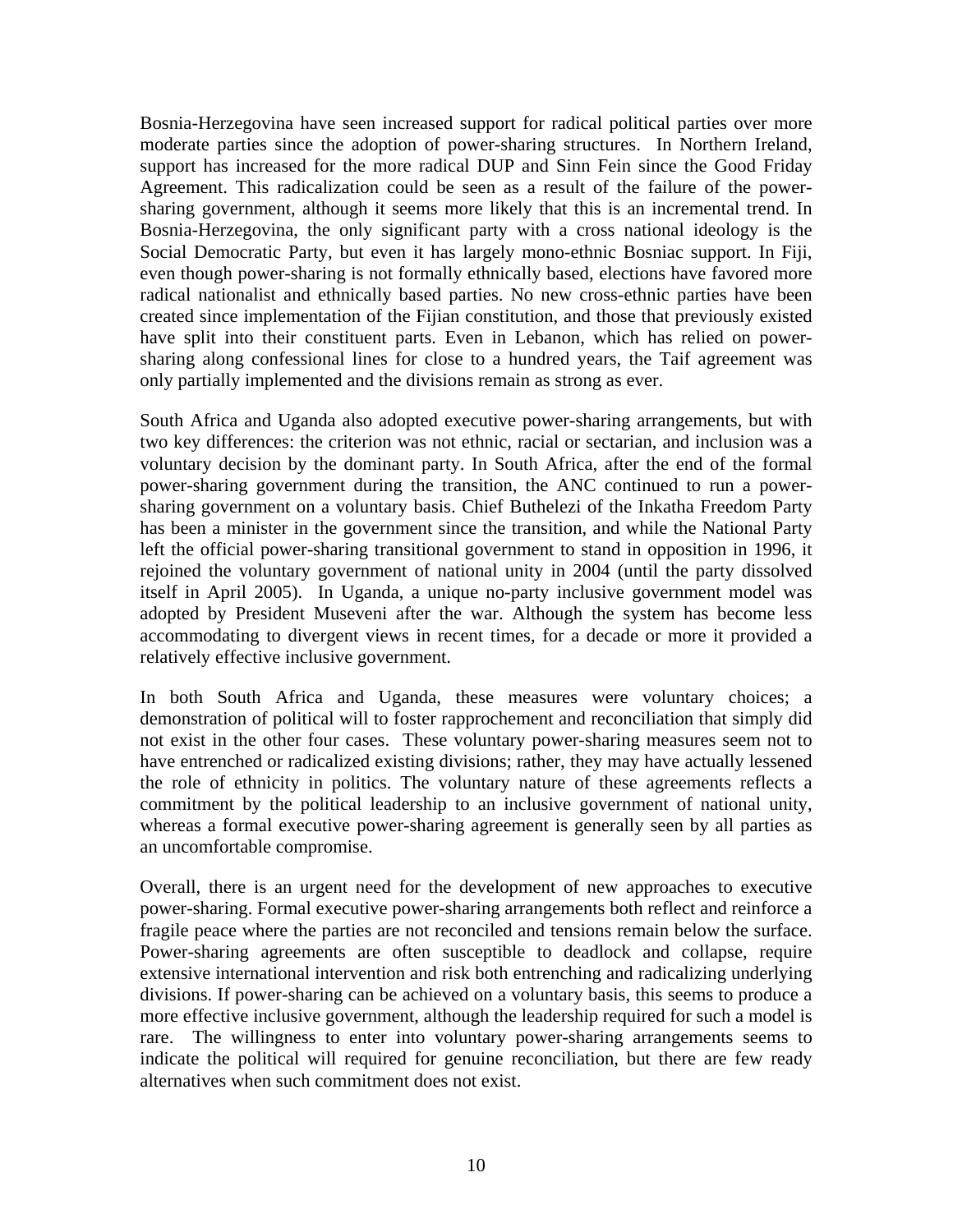#### <span id="page-14-0"></span>*Geographic power-sharing*

Power can also be shared between geographic entities. The cases illustrate a range of decentralization options: a highly decentralized federal model in Bosnia-Herzegovina; a form of non-territorial ethnic decentralization in Fiji; and an integrative, non-ethnic form of decentralization in South Africa and Uganda. Geographic power-sharing may co-exist with executive power-sharing arrangements, such as in Bosnia, or it may be seen as an alternative, as in Uganda. In many ways, decentralization or federal power-sharing requires less constant negotiation and compromises between parties coming out of conflict than executive power-sharing arrangements. Of course, federal systems require more negotiation than systems based on geographic autonomy, and in many countries emerging from conflict, "federalism" is treated as a dirty word around the negotiating table, particularly in cases where the conflict was sparked by claims of secession.

Ethnically neutral decentralization may be a more flexible tool that can promote inclusivity in governance without further entrenching divisions. In Uganda and South Africa, the more diffuse form of geographic decentralization has minimized ethnic radicalization, while at the same time offering flexibility and opportunities for change over time. In Uganda, local decentralization has helped to create inclusivity in governance. In South Africa, the division into regional structures allowed ethnicallydefined regions to evolve over time—in early elections the National Party and the Inkatha Freedom Party won a majority in one province each, which reduced fear and political tension during an interim phase. However, the system left open the option of evolution of the political atmosphere, and those regions have since elected the ANC to represent them.

Even decentralization along ethnic lines can play an important role in reducing tensions by devolving decision-making authority and providing ethnic or sectarian groupings with a sense of local security. The potential negative side effects of such an approach, such as ethnic apartheid and the creation of new minorities, must be weighed against the potential for such a system to prevent a return to violent conflict. Even though the ethnically-based geographic divisions in Bosnia-Herzegovina have created new minorities within the entities, and have encouraged ethnic flight in some areas, it is difficult to envision what option, other than outright partition, would have brought the conflict to an end. In contrast, the Fijian model of non-geographic autonomy for ethnic Fijians (e.g. the council of chiefs and Fijian affairs board), which explicitly aims to maintain dominance of ethnic Fijians over Indo-Fijians, seems to have exacerbated divisions and conflict.

## *Checks and balances*

#### *The executive and legislative balance of power*

There is a long-running debate over the merits of presidential versus parliamentary systems in emerging democracies, with many arguing that presidential systems encourage autocratic behavior. In established democracies, the legislature serves as a primary check on the power of the executive. However, in post-conflict environments, legislatures are consistently weak and ineffective. Some scholars have claimed that the observed instability of newly established presidential democracies has more to do with the legacy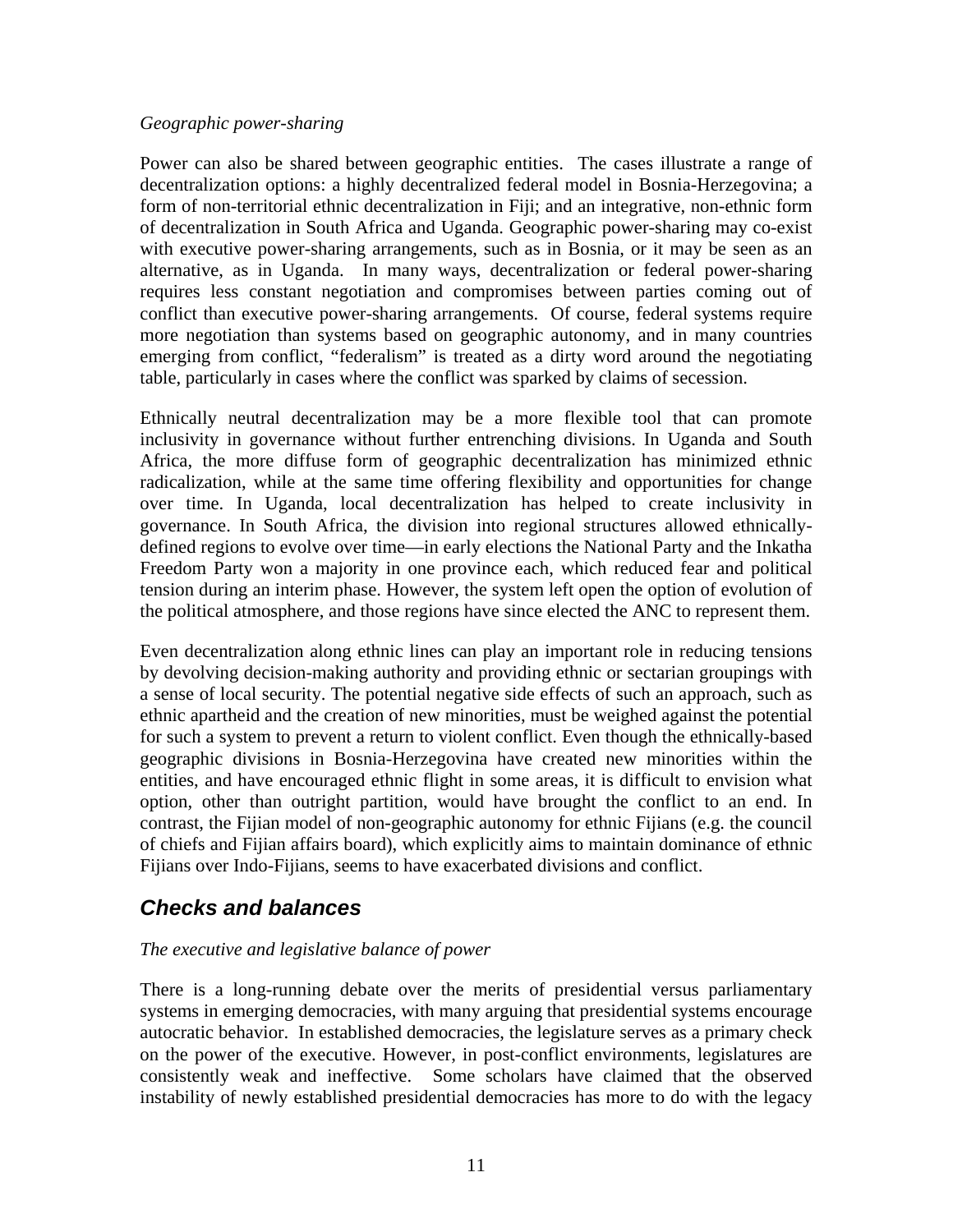<span id="page-15-0"></span>of military rule, and the competence of the executive and legislature, than with the way constitutions are written.<sup>7</sup> In some cases, this would then argue for spending less political capital on trying [to](#page-15-1) influence adoption of a specific constitutional framework and for devoting more attention to the dynamics and preferences of people on the ground. However, this assertion remains contested and many constitutional experts would strongly disagree with such an approach.

The cases reviewed include a full range of presidential, parliamentary, and mixed systems. Uganda represents the only traditional presidential model; Lebanon and Bosnia-Herzegovina have mixed presidential models with strong power-sharing elements; South Africa and Fiji have essentially parliamentary cabinet models, although both have an office of the president; and Northern Ireland has adopted a traditional parliamentarian model with a form of power-sharing in the office of the prime minister. In all cases, the post-conflict legislature was uniformly weak. In the less consociational models, this weak legislature was dominated by a strong executive, whereas in the consociational powersharing models (Lebanon, Northern Ireland, Bosnia-Herzegovina), the executives are also weak or stalemated. In some instances, such as Bosnia-Herzegovina, the ethnic balance has been used as a check on power. This has frequently resulted in immobility.

In the early post-conflict phase, there may be benefits to a strong executive who can lead reconstruction. However, increases in executive power can lead to more autocratic governments. Uganda illustrates the difficulty of transitioning from a centralized power structure to a more democratic model. The lack of competition for political parties formed from national liberation movements also tends to lead to a strong executive and weak legislature. There are, indeed, multiple considerations that will vary with each context. For example, if a leadership has particularly broad-based credibility, such as in South Africa, parties may more gravitate more confidently to a presidential system. If instead there are strong long-standing group interests, a multiparty parliamentary system may make more sense, which can facilitate different kinds of coalitional politics and power-sharing, for better or worse.

The choice of institution in the post-conflict context is more likely to be determined by historical and other circumstances than some rational calculation. In most cases, international actors will have limited influence on the type of system adopted, whether presidential or parliamentary. Instead, international assistance should be channeled towards ensuring that presidential term limits are enforced and strengthening the legislature to serve as a more effective check on executive power.

#### *The role of the judiciary*

In many of the cases considered (other than Northern Ireland, which adheres to the Westminster doctrine of parliamentary supremacy), courts with constitutional jurisdiction have played a useful, if limited, role in imposing limits on government action. Many of

<span id="page-15-1"></span> $\overline{a}$ <sup>7</sup> See José Antonio Cheibub and Fernando Limongi, "Democratic Institutions and Regime Survival: Parliamentary and Presidential Democracies Reconsidered," *Annual Review of Political Science,* Vol. 5, 2002.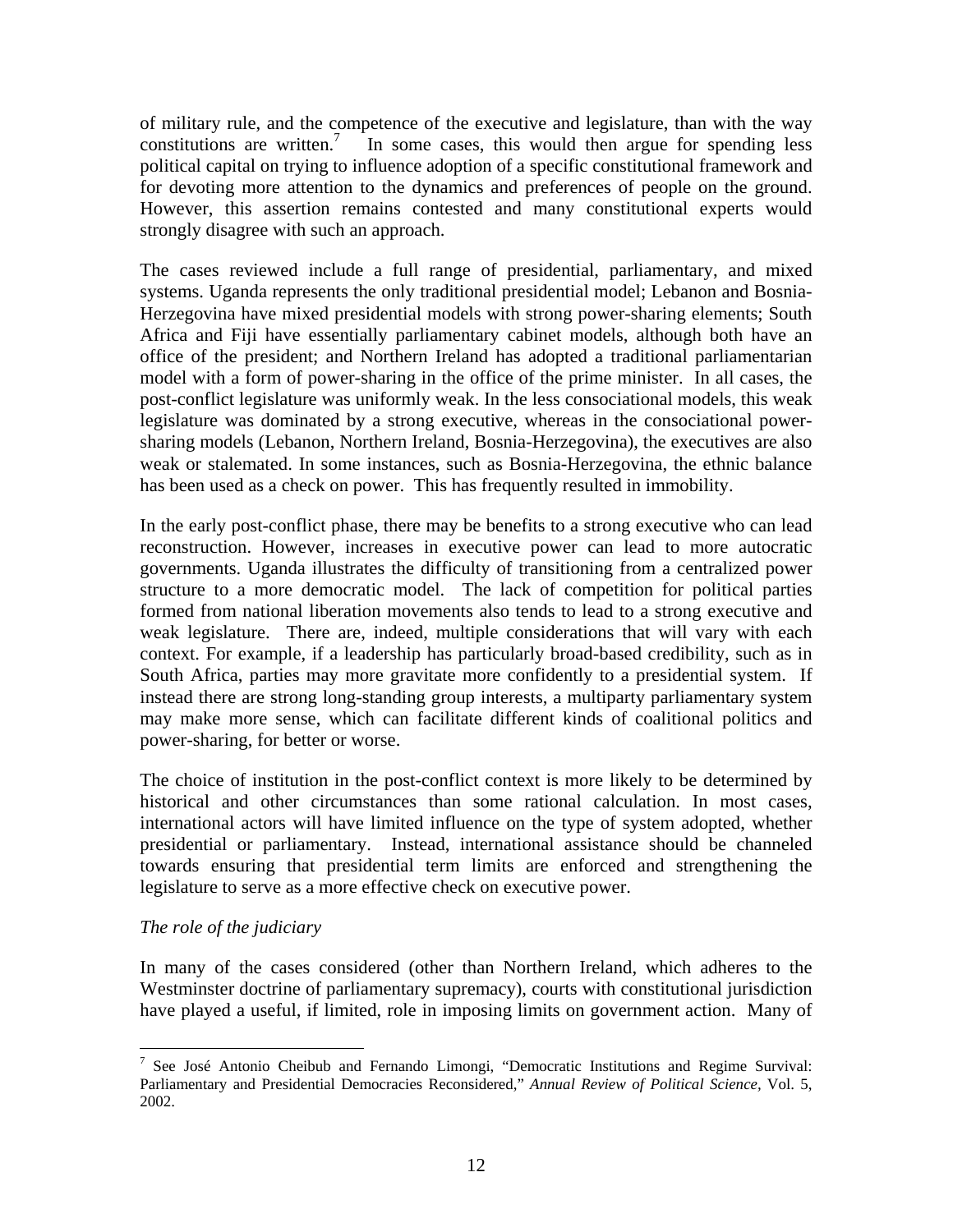these courts have attempted to protect democratic ideals against governments that stray from their promises. The extent of their impact depends largely on how the courts are set up, the competence of those appointed to the bench, and how judicial independence is secured.

In Uganda, South Africa, Bosnia-Herzegovina and Fiji, courts with constitutional jurisdiction have sought to uphold the constitution, even ruling against the government on occasion. In Fiji, court intervention restored the constitution after the 2000 coup. In Uganda, the court is currently the only institution acting to counterbalance the president, even going so far as to rule against the law banning multi-partyism outside of the capital. Nonetheless, the Ugandan courts can have only limited impact given President Museveni's political power. In South Africa, the constitutional court has arbitrated disputes over the meaning of the constitution, where it has proved itself to be a key source of legitimacy and a moderating force. The court regularly upholds restraints on government authority—for instance, by refusing to certify the first constitution as sufficiently protective of provincial government and forcing the constituent assembly to give more powers to the provinces.

In Fiji and Bosnia-Herzegovina, the constitutional courts have also served as a moderating influence, partly due to the presence on the bench of impartial outsiders. In Fiji, a panel of Commonwealth judges on the Court of Appeal held that the 2000 coup was illegal, a ruling that led to the constitution's reinstatement. The remainder of the Fijian judiciary has been somewhat inconsistent in its response to such issues, however, with some courts showing extreme lenience towards those convicted of involvement in the coup. In Bosnia-Herzegovina, the constitutional court is strengthened through the appointment of a number of experienced foreign judges selected by the President of the European Court of Human Rights. Here, the constitutional court also passed an important decision finding that provisions of the constitutions of both entities discriminated against the Dayton requirement that all three constituent peoples enjoy equal rights throughout the country—a 5-4 decision with all three international judges in the majority. However, the decision has been controversial and is seen by some as a further example of international intervention. According to Bose, the remainder of the Bosnian judiciary remains divided along ethnic lines and has failed to be neutral or objective.

Weak rule of law or a judiciary historically perceived as biased and untrustworthy are obstacles that can be partially overcome if judicial independence is secured and careful appointments are made. In Uganda, despite a weak rule of law tradition where judges were frequently under physical threat and cases were rarely heard to conclusion, the constitution entrenched the principle of separation of powers and the independence of the judiciary. In South Africa, the new constitutional court circumvented the reputation of the apartheid courts through the appointment of respected anti-apartheid lawyers as judges. In both Fiji and Bosnia-Herzegovina, the appointment of foreign judges played an important role. However, judicial independence cannot be imposed by the constitution if no political will exists to support it. In Lebanon, the Taif Agreement was only partially implemented, a fact which undermined the role of the new constitutional court, as did the lack of constitutional protection of judicial independence. The constitutional court had a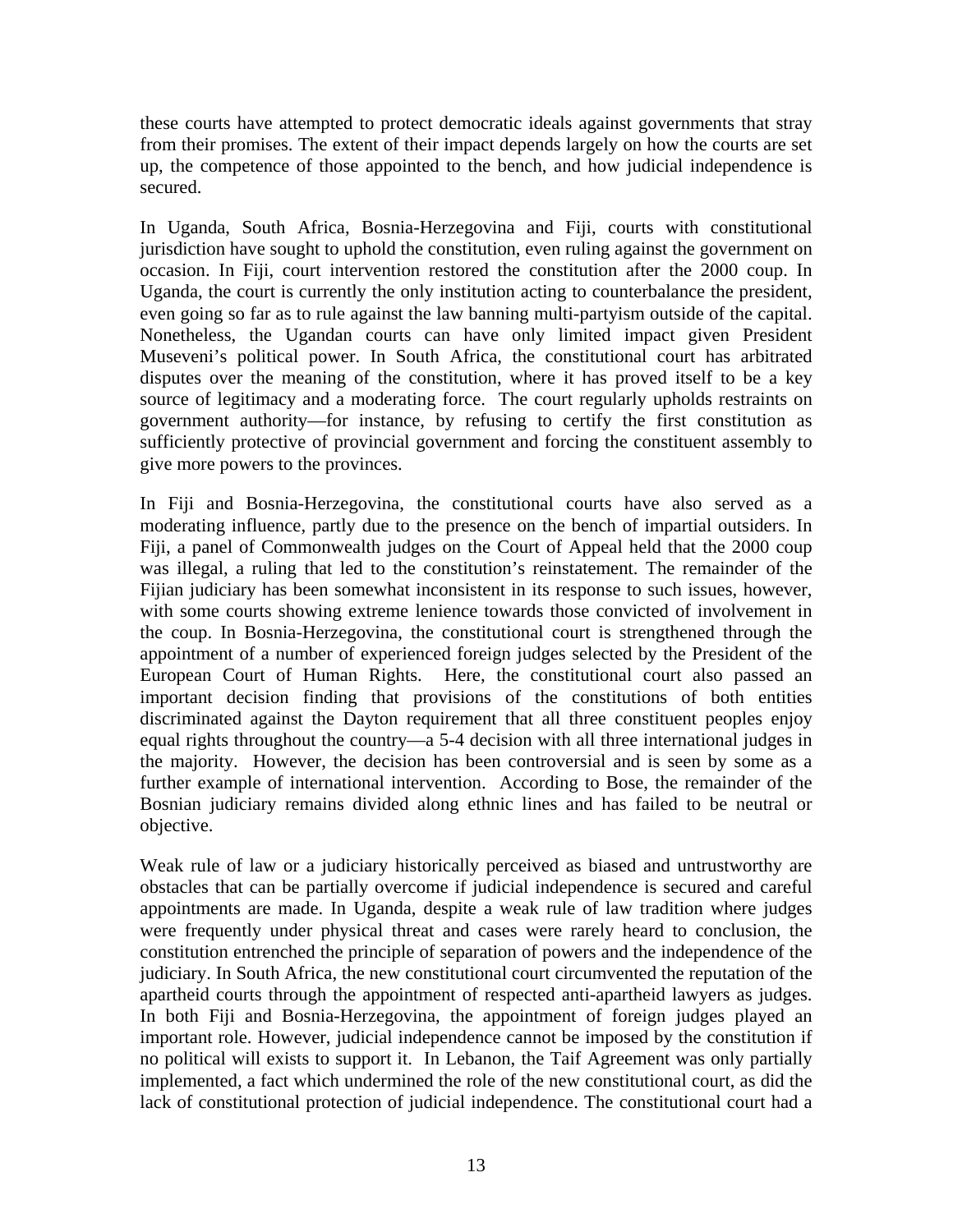<span id="page-17-0"></span>brief moment of independence in determining that the election law of 1996 was unconstitutional. However, the court was rapidly undermined by the government, which weeded out strong-minded judges and appointed more compliant ones.

The cases illustrate that a carefully constituted and strengthened constitutional court can play an important role in moderating anti-democratic government actions and upholding democratic principles. This is an important finding given the lack of checks and balances on the executive in most post-conflict environments. However, this important role for courts can be undermined by a weak rule of law culture, an inexperienced judiciary, or insufficient constitutional protection of judicial independence. If there are no social and political costs to political leaders' disobedience of court decisions, the courts are unlikely to serve as effective checks on executive authority no matter what provisions are contained in the constitution.

## *The electoral model*

 $\overline{a}$ 

It is now conventional wisdom that the timing of post-conflict elections can have a significant impact on electoral outcomes. However, the electoral model chosen can also affect the outcome, both in terms of who gains power and the extent to which, in the postconflict context, elections become divisive and undermine the chance of building a sustainable democracy. $8$  An inappropriate electoral model can close the door to change and prevent more mod[era](#page-17-1)te voices from emerging or discourage more conciliatory voters from expressing their preferences. Scholars have hotly debated the merits of different electoral models in post-conflict contexts, and detailed and increasingly complex electoral provisions are becoming more common in peace agreements and post-conflict constitutions. However, using electoral design in an attempt to engineer certain outcomes, such as moderation or intra-ethnic compromise, is not a straightforward proposition. See Box 1 for an overview of the different electoral models under discussion. The electoral systems in the six case studies range across all of these models.

#### *Box 1: Overview of electoral models*

**First Past the Post** (FPTP) and **Block Vote** (BV) are the two most common majoritarian systems. In FPTP, the candidate with the most votes (not necessarily a majority) in a single member constituency wins election. BV takes place in multi-member districts and voters have as many votes as there are seats to be filled. Lebanon has a BV system with confessional quotas. Uganda has FPTP with reserved seats for women and other groups (e.g. military).

The **Alternative Vote** (AV) model aims to encourage moderation and cooperation. Electors rank the parties in order of preference in single member districts and votes are allocated through these preferences until a winner emerges. AV is often promoted as providing the strongest incentives for moderation by encouraging candidates to seek to appeal to other groups. Both Fiji and Republika Srpska in Bosnia-Herzegovina have used the AV model.

**Single Transferable Vote** (STV), a preferential system with multi-member districts, is a

<span id="page-17-1"></span><sup>8</sup> See also Ben Reilly, "Democratic Validation," in John Darby and Roger Mac Ginty, eds., *Contemporary Peacemaking: Conflict, Violence and Peace Processes* (New York: Palgrave Macmillan, 2003).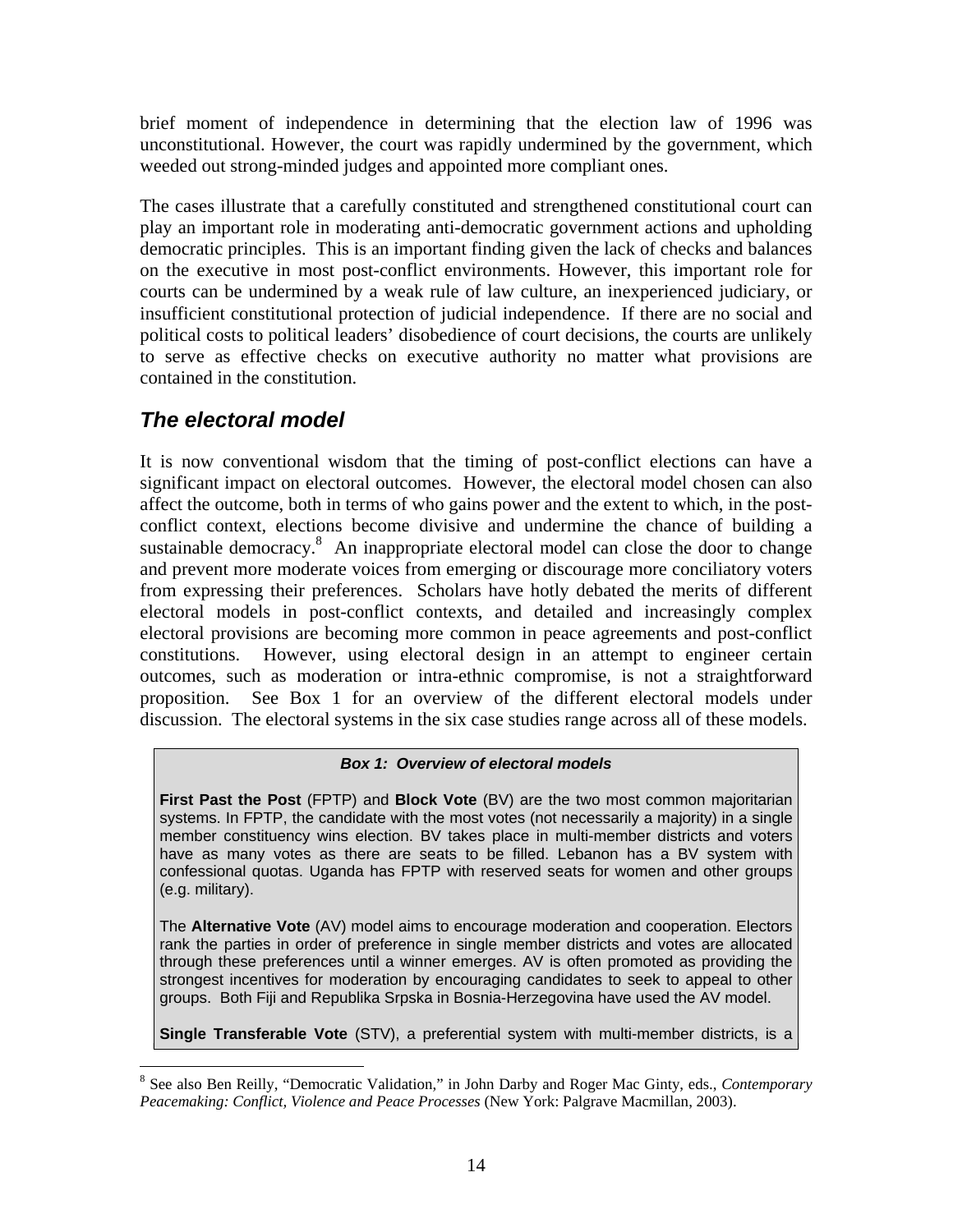<span id="page-18-0"></span>mid-point model between AV and list Proportional Representation. It produces largely proportional results but aims to encourage party appeals beyond ethnic or communitarian groups. Northern Ireland combines STV with a complex system of ministerial allocation according to a particular formula (the D'Hondt system).

Under a list **Proportional Representation** (PR) model, elections are held in multi-member districts where each party presents a list of candidates. Electors vote for a party rather than a candidate and the proportion of votes a party receives determines in the number of seats it holds in parliament. South Africa and the Federation of Bosnia-Herzegovina both use list PR systems.

#### *Majoritarian models with quotas or reserved seats*

A complex majoritarian model with fixed quotas can encourage the election of moderates in sufficiently mixed districts, but tends not to do so in districts dominated by one group. In Lebanon, for instance, a candidate running for a Christian seat in a mixed district will be required to appeal to the Muslim community, but in districts dominated by one confessional group this moderating impact will not be realized. Results consistent with this analysis occurred in Fiji in the pre-1997 period, although most constituencies did have a clear ethnic majority. In practice in Lebanon, however, elite collusion has led to the creation of pre-agreed lists, undermining electoral competition. Another disadvantage of the system is that the rigidity resulting from the fixed confessional quotas has frozen the divisions in place at the time the electoral system was adopted. Provisions of the Taif Agreement aiming to abolish political sectarianism have not been implemented.

By contrast, quotas or reserved seats for women or other interest groups appear to encourage the participation of new actors in politics without entrenching ethnic or sectarian divides. In Uganda, for instance, such quotas seem not to have further entrenched sectarian or ethnic divisions, and in combination with the 'no party' system, seem to have refocused the political discourse away from religion and ethnicity, at least temporarily.

#### *Preferential models*

One striking finding to emerge from the case studies is the unpredictability of preferential voting models (such as AV or STV). There is little support in the cases for the view that preferential voting systems encourage moderation and compromise across ethnic lines in a consistent fashion. Instead, results are hard to anticipate, and in some cases the system perversely funneled votes to the radical parties. Given the fact that preferential models are often championed in post-conflict environments, this warrants further exploration. Perhaps the lesson is that sophisticated electoral models may be too complicated for politicians and electorate alike, despite the enthusiasm of some scholars.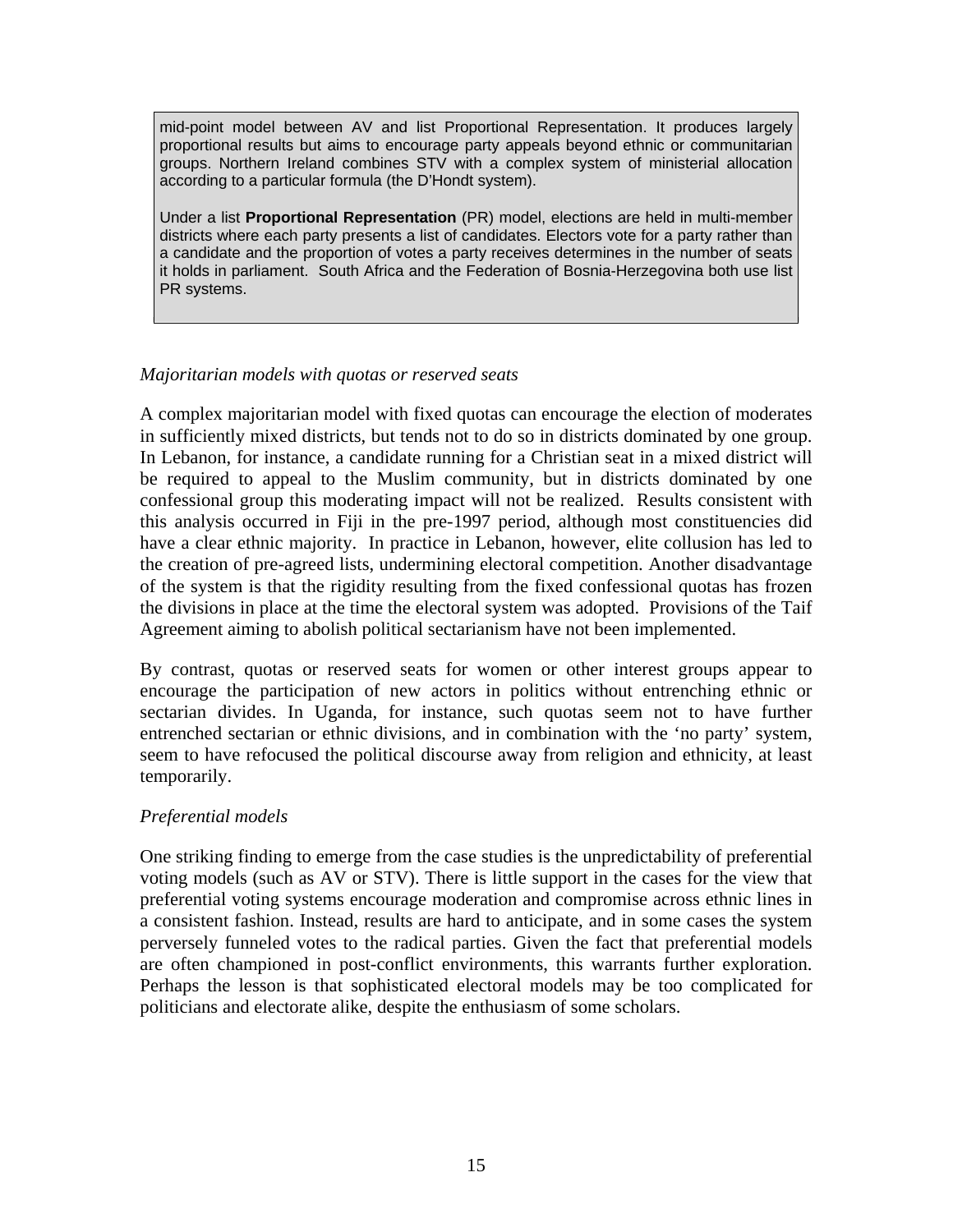<span id="page-19-0"></span>Northern Ireland adopted multi-member district STV, considered one of the most sophisticated electoral systems because it has both a proportional and preferential basis.<sup>9</sup> While the electoral results under STV were more moderate and balanced in comparison to a simple majoritarian model, the model had a somewhat unpredictable outcome in comparison to list PR. AV has been strongly promoted as providing the greatest moderating influence of the preferential electoral models. However, this model has also proven difficult to implement in practice. Republika Srpska experimented with AV for the 2000 presidential elections. This system resulted in a decisive victory for the hard-line Serb candidate, as the Bosniacs refused to cross ethnic boundaries and instead gave their second preference to Bosniac parties that had no hope of winning, rather than support moderate Serb parties. Moreover, the AV model proved to be a get-out-the-vote strategy for the hardline Serb parties, who claimed that the electoral changes were designed to undermine them. This campaign tactic seemingly resulted in increased voter support as Serb voters realized the aim of the electoral changes and sought to defeat them. The electoral system was changed back to open list PR in 2002.

Fiji has also adopted AV, but there the impact is limited as only a small proportion seats are open, with the remainder allocated on the basis of ethnic quotas. It was initially hoped the AV system would lead to the development of multi-racial parties or foster deals among moderate parties. However, even the small proportion of open AV seats seem not to have delivered moderate outcomes. In the 1999 elections, the Indian FLP party won a majority of seats although it only had 33 percent of first choice support. Under a list PR system, the FLP would have been forced to govern with one of the other parties, either Fijian or moderate Indian. The electoral model, and the FLP's reluctance to make a power-sharing government work, may have contributed to the distrust by ethnic Fijians and the 2000 coup overthrowing the FLP government. In the 2001 elections, the electoral system funneled votes towards more radical parties, and the parties that had explicitly endorsed the idea of cross ethnic cooperation during the constitution making process were electorally wiped out.

#### *List proportional representation*

A list PR model based on electoral support for parties has the advantage of ensuring proportional representation of minorities in parliament, and seems to provide the greatest opportunity for evolution away from ethnic or sectarian divisions. This appears to be happening in South Africa, where factors such as class and geography are increasingly playing a role in elections.

However, list PR models, particularly closed list PR models, can be problematic: they place large influence in the hands of parties, and can undermine candidates' sense of accountability to voters. Open list PR systems, which allow voters to choose who on the list will be elected (as recently adopted in Bosnia-Herzegovina) can ameliorate these difficulties. However, one disadvantage of open list systems is that it can be difficult to

<span id="page-19-1"></span><sup>1</sup> <sup>9</sup> See Ben Reilly and Andrew Reynolds, "Electoral Systems for Divided Societies," in Peter Harris and Ben Reilly, eds., *Democracy and Deep-Rooted Conflict: Options for Negotiators* (Stockholm: International IDEA, 1998).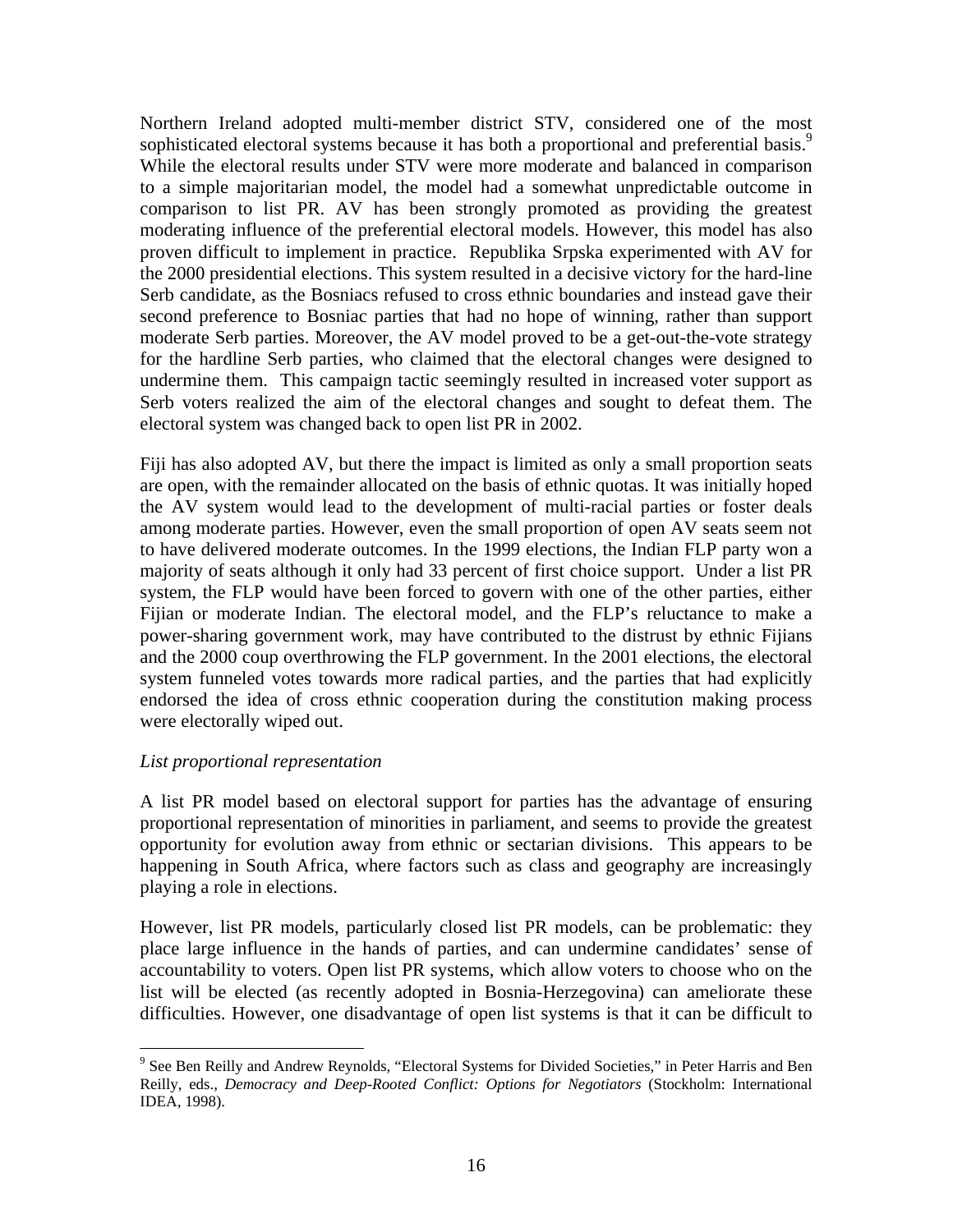<span id="page-20-0"></span>implement agreements on women's participation. In closed lists, women can be placed high on lists. In open lists, quotas for number of women on the lists may not result in their election. One possible approach may be to add reserved seats for women.

## *Political parties*

1

The role of political parties in democratic transitions is complex. It is usually assumed that parties are essential to such transitions.<sup>10</sup> However, they can also play a damaging and divisive role. Often, elections are co[nte](#page-20-1)sted on the same basis that the war was fought, with political parties no more than thinly disguised incarnations of the armed groups that waged the conflict. In many transitional environments, political parties serve to represent the interests of competing elite groups, rather than policy or ideological platforms. National liberation movements, in particular, have found it difficult to transform themselves into political parties since they usually lack electoral competition.

In all of the cases investigated, the country inherited political parties that had been associated with sectarian or ethnic struggles and divisive ideologies. In most cases, some (if not all) of the parties were also associated with private militias and wartime violence. All of the constitutions in these cases required political parties to renounce violence; Uganda, Bosnia-Herzegovina and South Africa went a step further in adopting measures specifically designed to influence the conduct of parties and moderate divisive rhetoric. These ranged from adopting a no-party system in Uganda, to banning extremist parties in Bosnia-Herzegovina, to maintaining tight government control on parties in South Africa. The impacts of these strategies varied in each case. However, on the whole they have had minimal success in modifying party conduct.

In Uganda, the 'no-party' system did, in the early years, seem to create an inclusive political environment where new individuals were encouraged to enter politics. More recently, however, it has evolved into a more intolerant monolithic 'one-party' system against which political factions are rebelling. In Bosnia-Herzegovina, the High Representative has sought to moderate political discourse by banning some parties outright, and using incentives to encourage policy reform or change of leadership in others. However, the Bosnian parties remain highly confrontational and continue to rely on divisive ethnic rhetoric.

The approach in South Africa represents a middle ground. There, a constitutional clause banning racial hatred and exclusive membership in parties has seemingly restrained explicit campaigning on racial ideology. It is difficult to evaluate this approach, however, as parties still remain associated with racial groups, even through they appear not to have encouraged increased division or conflict. Clearly, the role of leadership is hugely important in dictating the behavior of political parties, and political will generally trumps formal provisions contained in the constitution.

<span id="page-20-1"></span><sup>&</sup>lt;sup>10</sup> See Seymour Martin Lipset, "The Indispensability of Political Parties," *Journal of Democracy*, Vol. 11, No. 1, 2000.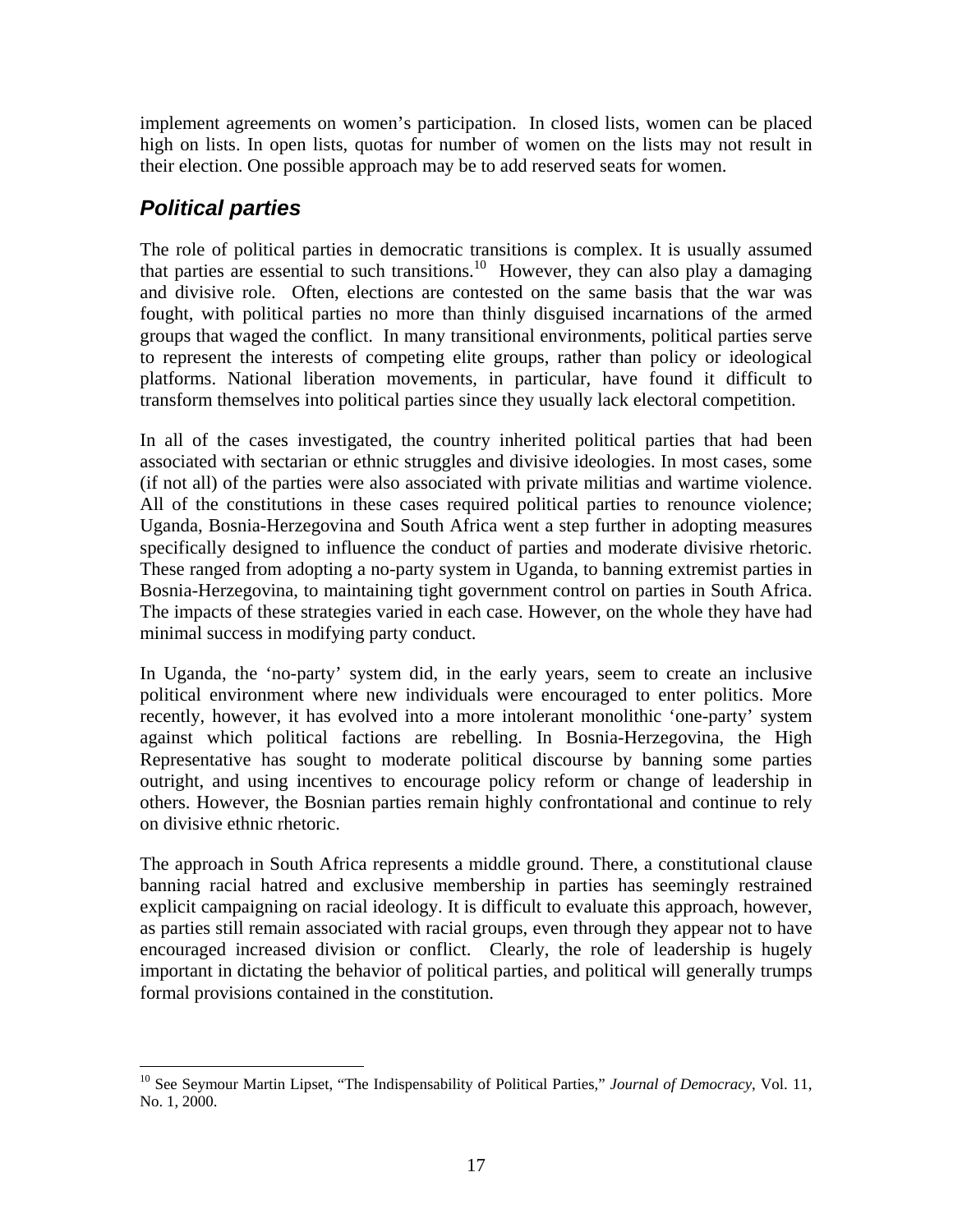## <span id="page-21-0"></span>*Implementation and enforcement*

Even the most carefully negotiated and nuanced agreements will be rendered moot if they are not implemented or enforced. In all but one of the cases reviewed, there have been dramatic failures in implementing and enforcing the constitution—South Africa stands out as the exception. In Fiji, constitutional provisions providing for power-sharing in government have not been implemented. In Uganda, President Museveni rejected the presidential term limits, a decision which was ratified by the Ugandan parliament. In Northern Ireland, the IRA failed to decommission as required by the Good Friday Agreement, leading to the collapse of the power-sharing government.<sup>11</sup> The Taif Agreement in Lebanon was at best only partially implemented. Failure to i[mp](#page-21-1)lement is a fundamental difficulty undermining the impact of post-conflict constitutions and peace agreements; but it is also a reflection of the value placed on such agreements.

Explicit enforcement and implementation provisions can be included in the constitution, although most factors affecting constitutional enforcement are not so easily addressed. Formal provisions may include mechanisms geared towards accountability that create sanctions for breaches, such as a leadership code, ombudsman, human rights commission, independent auditor, or requirements to submit reports to international bodies (e.g. the UN Human Rights Committee). A constitutional implementation commission could also be set up for a limited period. However, if the political will to implement does not exist, formal implementation provisions are irrelevant. At the very least, formal provisions that create new institutions or rely upon complex monitoring mechanisms should be accompanied by training programs to ensure that those entrusted with these essential responsibilities are given the skills to perform their roles.

The international community and powerful states play a central role in enforcing peace agreements. In Bosnia-Herzegovina, peace could not have been secured without the presence of NATO and the Office of the High Representative. However, international actors can also undermine constitutions: many would say that Syria's continuing influence over Lebanese politics was the main factor impeding the full implementation of the Taif Agreement. In other cases, international actors merely play a supporting role. Further consideration ought also to be given to the role the international community could play in supporting constitutional implementation and enforcement. International monitoring of elections is fairly standard practice; why not similar international monitoring of constitutional implementation? Encouraging rights of appeal to international or regional courts or commissions (such as the European Court of Human Rights), or incorporation of international judges on domestic constitutional courts (as in Bosnia-Herzegovina, Fiji and East Timor) can help to strengthen the checks and balances capabilities of the courts. There may be scope as well to use constitutional implementation and enforcement as a criterion for admittance to economic organizations, as has proved successful with EU accessions, or as an element of aid conditionality.

 $\overline{a}$ 

<span id="page-21-1"></span> $11$  The proximate cause of the suspension of the institutions under the Good Friday Agreement was a spying scandal in 2002, but in essence, the Good Friday Agreement was suspended because of insufficient progress on decommissioning. As of 26 September 2005, the IRA has in fact decommissioned its weapons arsenal to the satisfaction of the body overseeing decommissioning.